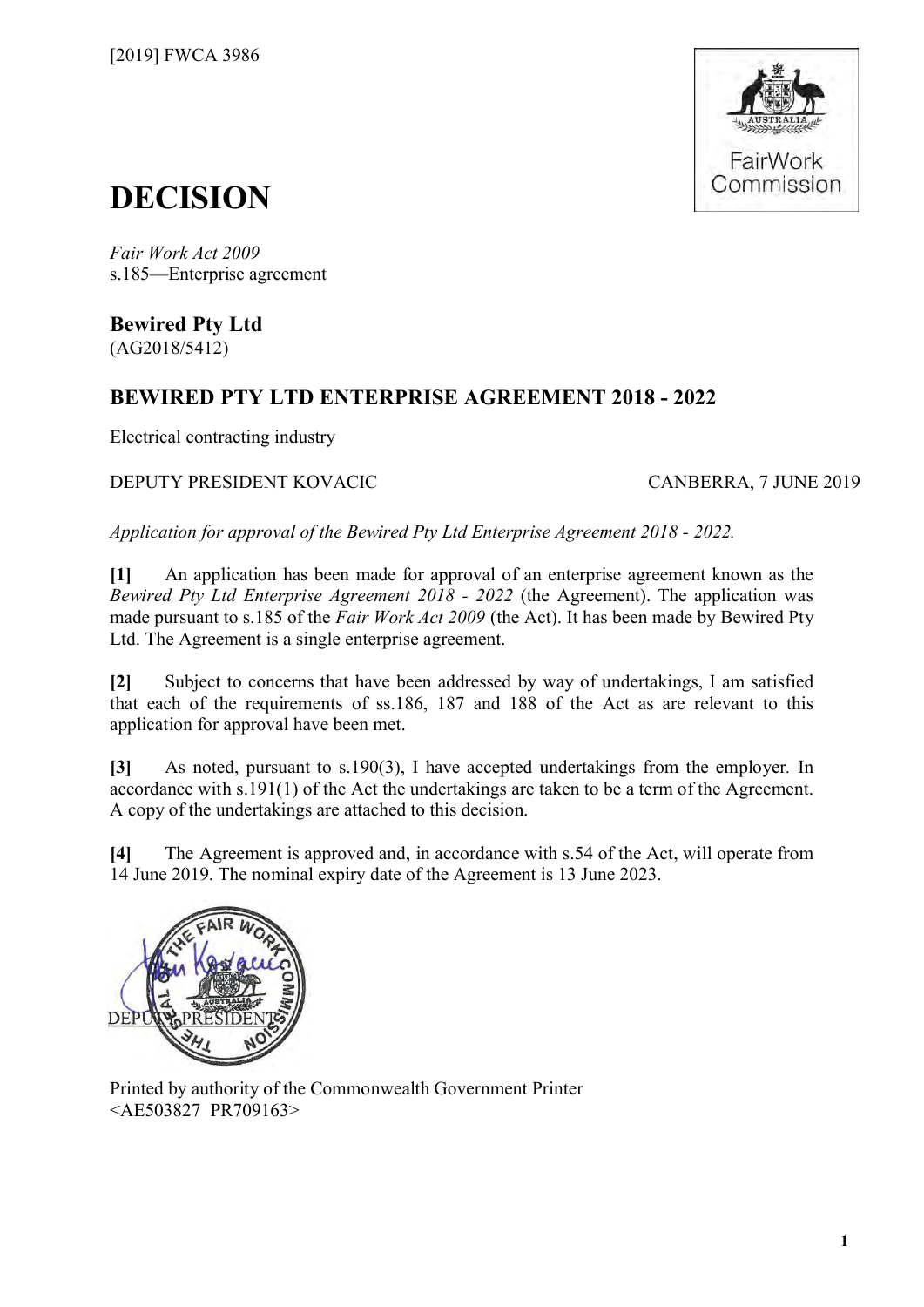#### **Annexure A**

IN **THE** FAIR WORK COMMISSION

FWC Matter No.: AG2018/5412

Applicant: Bewired Pty Ltd

Section 185 - Application for approval of a single enterprise agreement

### **Undertaking- Section 190**

I, Brad Ericson, Managing Director for Bewired Pty Ltd give the following undertakings with respect to the Bewired Pty Ltd Enterprise Agreement 2018 - 2022 ("the Agreement"):

- 1. I have the authority given to me by Bewired Pty Ltd to provide this undertaking in relation to the application before the Fair Work Commission.
- 2. Casual and part time clerical employees will be rostered for a minimum of three consecutive hours on any shift.
- 3. Where employees start and/or finish work on site, as opposed to the Company's registered office or depot, a travel time allowance of \$5.98 per day shall be paid. Apprentices shall receive a proportion of this allowance per day as outlined below. This allowance shall increase as per the requirements of clause 5.1.4 of the Agreement.

|                      | Junior apprentices | Adult apprentices |
|----------------------|--------------------|-------------------|
| 1 <sup>st</sup> year | \$3.29             | \$4.78            |
| 2 <sup>nd</sup> year | \$3.89             | \$5.20            |
| 3rd year             | \$4.19             | \$5.20            |
| 4 <sup>th</sup> year | \$4.90             | \$5.20            |

- 4. Where an employee works on an afternoon or night shift which does not continue for at least five successive afternoon or nights, the employee shall be paid for such shift at time and a half for the first two hours thereof and double time thereafter.
- 5. For all time worked in excess of or outside the ordinary working hours prescribed by the Agreement, a continuous shift worker shall be paid at the rate of double time.
- 6. In the event the Company directs employees to undertake training outside of the ordinary hours prescribed in the Agreement, overtime rates as per clause 6.3.5 are to apply.
- 7. A casual employee who has been engaged by the Company on a regular basis for a period of six months thereafter has the right to elect to have their contract of employment converted to full-time or part-time employment if the employment is to continue beyond the conversion process. If an employee elects to convert their contract of employment to full time or part time employment, the Company must respond to this request within four weeks and must not unreasonably refuse such request.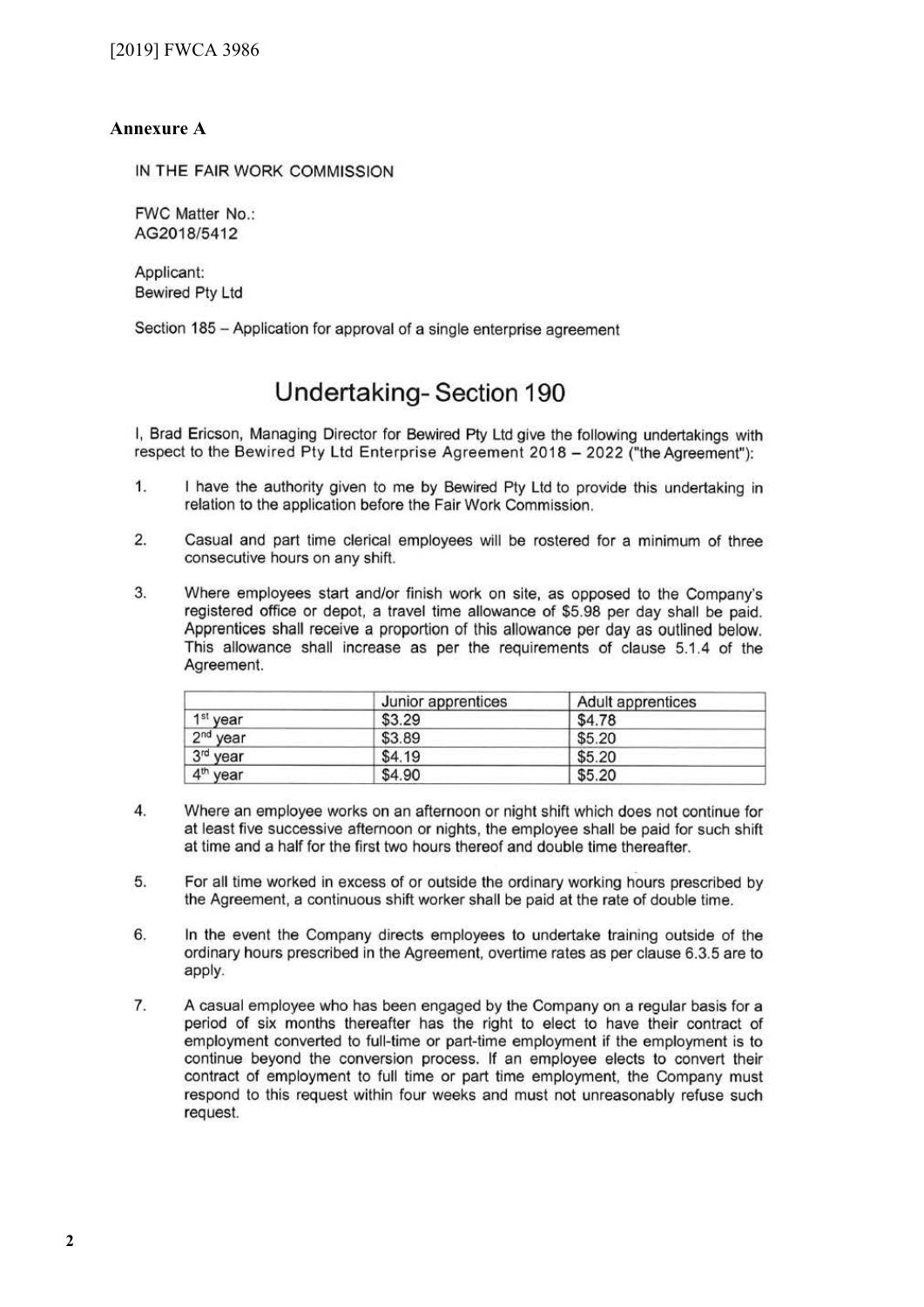8. These undertakings are provided on the basis of Issues raised by the Fair Work Commission in the application before the Fair Work Commission.

Signature C

Date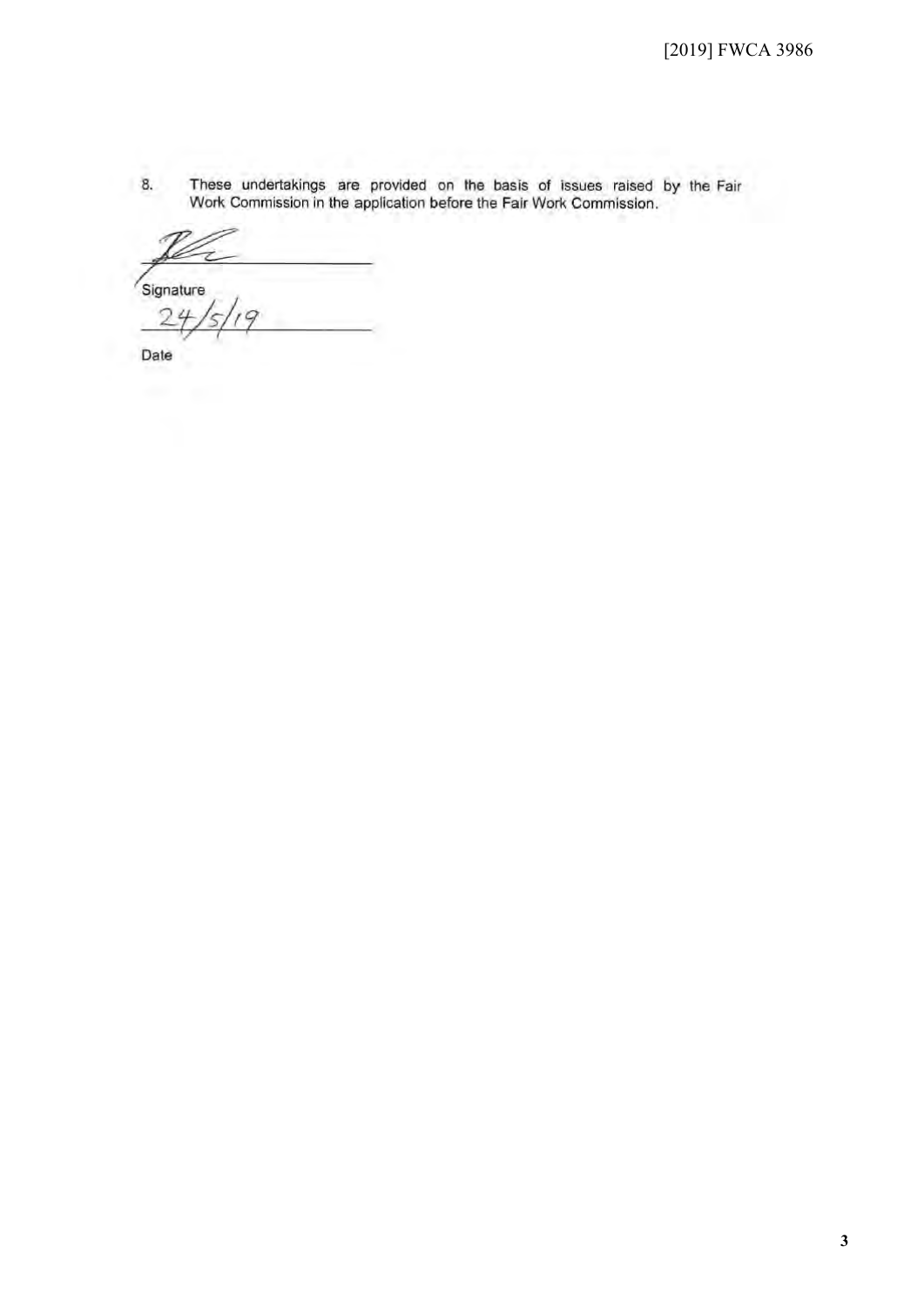### **Note - this agreement is to be read together with an undertaking given by the employer. The undertaking is taken to be a term of the agreement. A copy of it can be found at the end of the agreement.**

#### **BEWIRED PTY LTD ENTERPRISE AGREEMENT 2018 - 2022**

#### **ARRANGEMENT**

- 1 TITLE OF AGREEMENT
- 2 DEFINITIONS
- 3 APPLICATION OF AGREEMENT
	- 3.1 Site Specific Payments
	- 3.2 Date and Period of Operation
	- 3.3 No Extra Claims
	- 3.4 Relationship to Awards
- 4 EMPLOYEE ENGAGEMENT
- 5 REMUNERATION
	- 5.1 Payment of Wages
	- 5.2 Living Away From Home Allowance
	- 5.3 Fares Allowance
	- 5.4 Special Allowances
	- 5.5 Leading Hands Allowance
	- 5.6 Nominee Allowance
	- 5.7 Rate for Ordering Materials Allowance
	- 5.8 Meal Allowance
	- 5.9 Multi-Storey Allowance
	- 5.10 Towers Allowance
	- 5.11 First Aid Allowance
	- 5.12 Compensation for Loss of Tools
	- 5.13 Superannuation
	- 5.14 NES Minimum Standards
- 6 HOURS OF WORK
	- 6.1 Ordinary Hours
	- 6.2 Rostered Days Off
	- 6.3 Reasonable Additional Hours
	- 6.4 Shift Work
	- 6.5 On-Call, Standing By and Recall to Work
	- 6.6 Meal and Rest Breaks
- 7 LEAVE ENTITLEMENTS
	- 7.1 Annual Leave
	- 7.2 Annual Leave Loading
	- 7.3 Personal/Carer's Leave
	- 7.4 Compassionate Leave
	- 7.5 Immediate Family or Household
	- 7.6 Parental Leave
	- 7.7 Long Service Leave
	- 7.8 Public Holidays<br>7.9 Community Ser
	- **Community Services Leave**
- 8 TERMINATION OF EMPLOYMENT
	- 8.1 Notice of Termination
	- 8.2 Redundancy
- 9 AGREED COMPANY POLICIES
	- 9.1 Performance and Flexibility Policy
	- 9.2 Inclement Weather Procedure
	- 9.3 Transfer of Labour Procedure
	- 9.4 Mobile Telephones Policy
	- 9.5 Motor Vehicles Policy
	- 9.6 Stand Down Procedure
	- 9.7 Occupational Health and Safety Policy
	- 9.8 Drug and Alcohol Policy
- 10 DISPUTE SETTLEMENT PROCEDURE
- 11 FLEXIBILITY ARRANGEMENTS
- 12 CONSULTATION TERM
- 13 TRAINING
- 14 APPRENTICES

15 ENDORSEMENT OF AGREEMENT SCHEDULE A – CLASSIFICATION STRUCTURE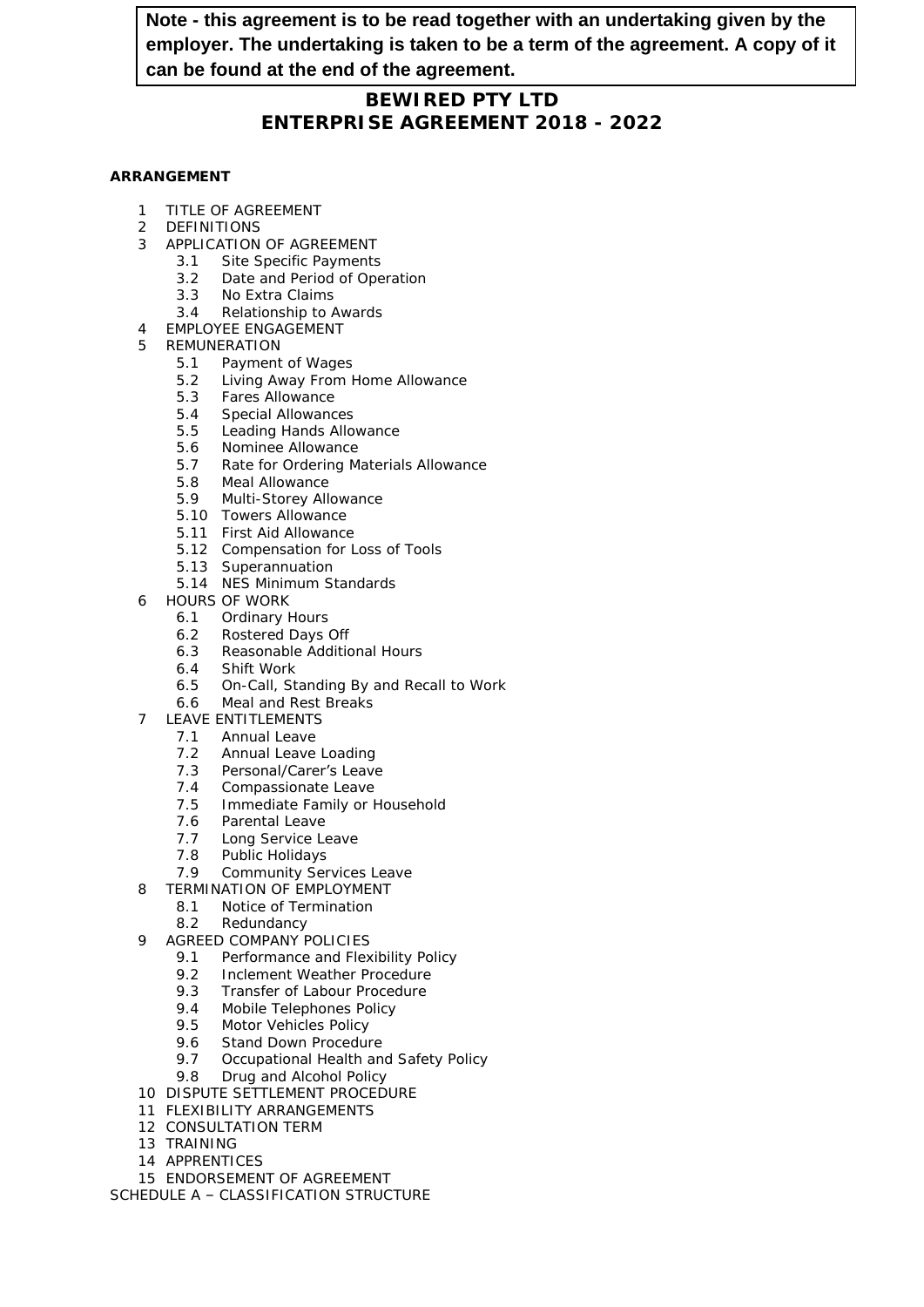SCHEDULE B – ORDINARY HOURLY RATES OF PAY (ELECTRICAL) SCHEDULE C – SPECIAL ALLOWANCES SCHEDULE D – ORDINARY HOURLY RATES OF PAY (CLERICAL)

#### **1 TITLE OF AGREEMENT**

This Agreement shall be known as the **Bewired Pty Ltd Enterprise Agreement 2018 - 2022.**

#### **2 DEFINITIONS**

For the purpose of this Agreement:

- The *Agreement* means the **Bewired Pty Ltd Enterprise Agreement 2018 2022.**
- The *Company* means **Bewired Pty Ltd (ABN 67 473 590 348).**
	- *Employee* means any persons employed by the Company, performing work within Australia and who performs work in accordance with the classifications as specified in Schedule A of this Agreement.
	- The *FW Act* means the *Fair Work Act 2009* (as amended).
	- The *NES* means the National Employment Standards, which represent the minimum standards applying to the employment of each Employee.
	- The *Parties* to this Agreement means the Company and all of its Employees engaged in any of the classifications specified in Schedule A of this Agreement.
- The Company *Workshop* is located at **1/18 Glenville Drive, Melton, VIC, 3337.**

#### **3 APPLICATION OF AGREEMENT**

This Agreement shall apply to the Company in respect of all its Employees covered by the classifications specified in Schedule A of this Agreement.

This Agreement shall apply to all such Employees of the Company, both current and future, when they perform work for the Company anywhere in Australia.

#### **3.1 Site Specific Payments**

The Parties acknowledge that from time to time clients and head contractors who engage the Company will have site, project or other agreements, including site rates agreements and site allowance agreements with trade unions and/or employees directly. It is expressly agreed by the Parties that the terms and conditions of this Agreement will at all times prevail over (i.e. be in lieu of) the terms and conditions of such agreements, whether such agreements arise under contract, State or Federal industrial instrument or otherwise.

#### **3.2 Date and Period of Operation**

In accordance with the general provisions of Section 172 of the FW Act, this Agreement shall come into operation seven days following receipt of a notice issued by the Fair Work Commission. The nominal expiry date will be four years after the date of FWC approval of the Agreement.

#### **3.3 No Extra Claims**

- 3.3.1 The Employees shall not pursue any extra claims for the life of this Agreement. Without limiting the generality of the foregoing, there shall be no industrial action for the purpose of supporting or advancing claims against the Company until the Agreement's nominal expiry date has passed and the requirements of the Act have been satisfied.
- 3.3.2 Where any disagreement arises, the Parties shall follow the Dispute Settlement Procedure contained at Clause 10 in this Agreement.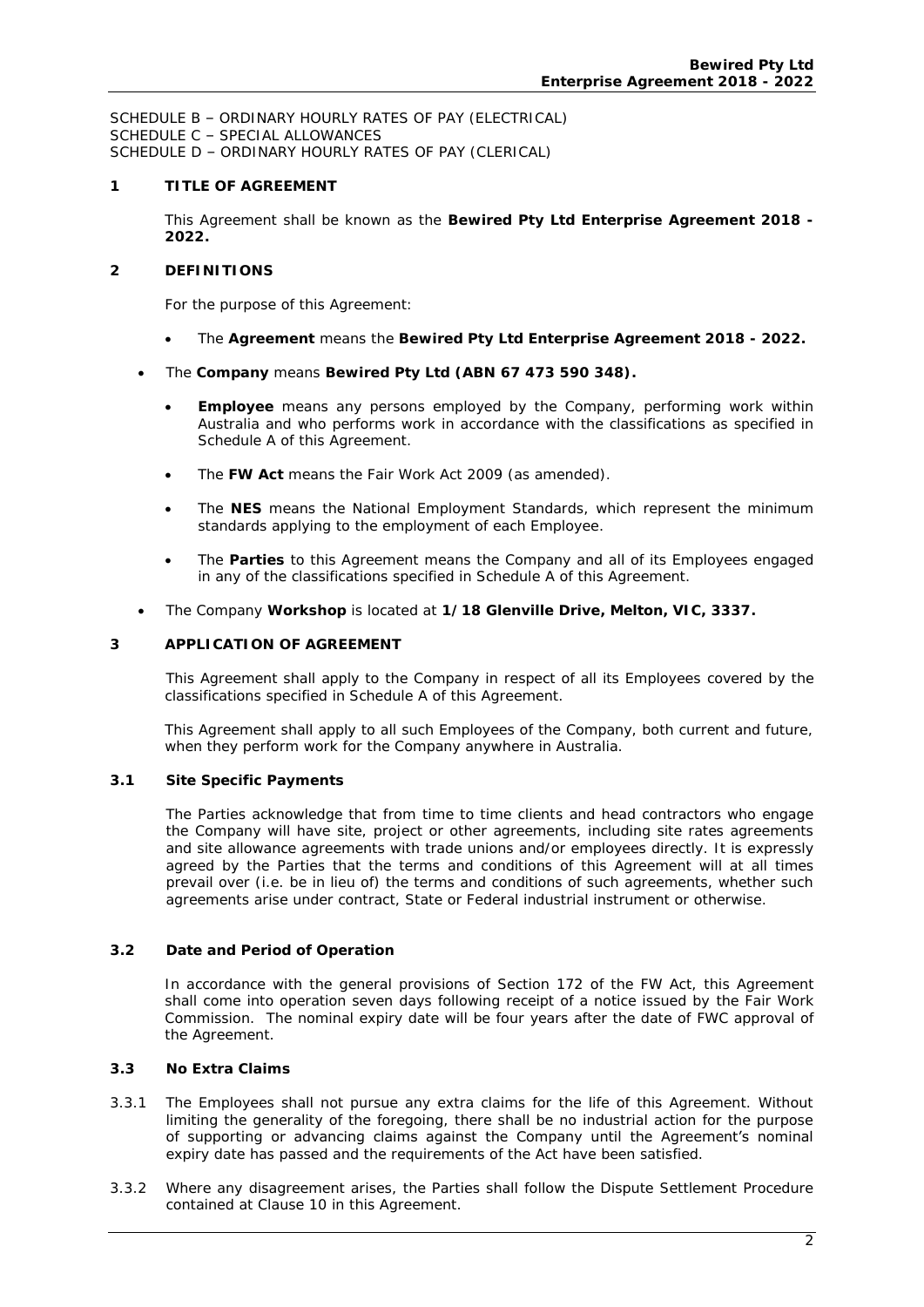#### **3.4 Relationship to Awards**

- 3.4.1 For the purposes of this Clause, the terms 'award' or 'awards' include any applicable award or agreement and includes those howsoever described in the FW Act as an award, Federal award, transitional Federal award, pre-reform Federal award, pre-reform certified agreement, a modern award, a preserved State agreement and a notional agreement preserving a State award.
- 3.4.2 This Agreement is intended to cover all matters pertaining to the employment relationship. In this regard, this Agreement represents a complete statement of the mutual rights and obligations between the Company and its Employees to the exclusion (to the extent permitted by law) of other laws, awards, agreements (whether registered or unregistered), custom and practice and like instruments or arrangements.
- 3.4.3 This Agreement regulates all terms and conditions of employment and thus expressly excludes and displaces the operation of any and all other matters and conditions of employment (including those howsoever described or identified as a preserved entitlement, preserved notional term, preserved notional entitlement, protected notional condition, preserved award term or protected award condition) in any award.
- 3.4.4 Without in any way limiting the foregoing and to remove any doubt, this Agreement expressly excludes and completely displaces the *Electrical, Electronic and Communications Contracting Award 2010.*

#### **4 EMPLOYEE ENGAGEMENT**

Employees may be engaged under this Agreement as full time, part-time, casual or temporary fixed term/project Employees. Each of these is broadly defined as follows:

- A full time Employee is one engaged to work an average 38 hours per week plus reasonable additional hours.
- A part-time Employee is an Employee who is engaged to work on a part-time basis for a constant number of hours for less than 38 hours per week. A part-time Employee is entitled to all the benefits of this agreement on a *pro rata* basis of 1/38<sup>th</sup> of the full time entitlement for each hour worked. Part time employees will be engaged on a constant number of hours that such hours being ordinary hours will be informed to part time employee(s) upon engagement, including the days of work and the start and finish times.
- A casual Employee is one who is engaged and paid as such. A casual Employee shall receive a casual loading of **25%** in addition to their ordinary hourly rate of pay as specified in Schedule B of this Agreement.
- A casual Employee shall have no entitlement to paid personal/carer's (sick) leave, payment for public holidays not worked, or annual leave.
- A temporary fixed term/project Employee is an Employee engaged for a specific period, task or project. Such Employees are likely to be engaged to work an average of 38 hours per week plus reasonable additional hours. Such Employees shall be advised of their fixed period of engagement upon commencement of employment.
- In addition to the above categories, Employees may be engaged as apprentices (as provided for elsewhere in this Agreement).

#### **5 REMUNERATION**

- **5.1 Payment of Wages**
- 5.1.1 Upon approval of this Agreement, the wage rates specified in Schedule B will be paid for all Employees and shall form the ordinary hourly rates of pay under this Agreement.
- 5.1.2 Wages shall be paid weekly on a weekday nominated by the Company. Wages due to an Employee upon termination shall be paid on the normal weekday pay day. The Company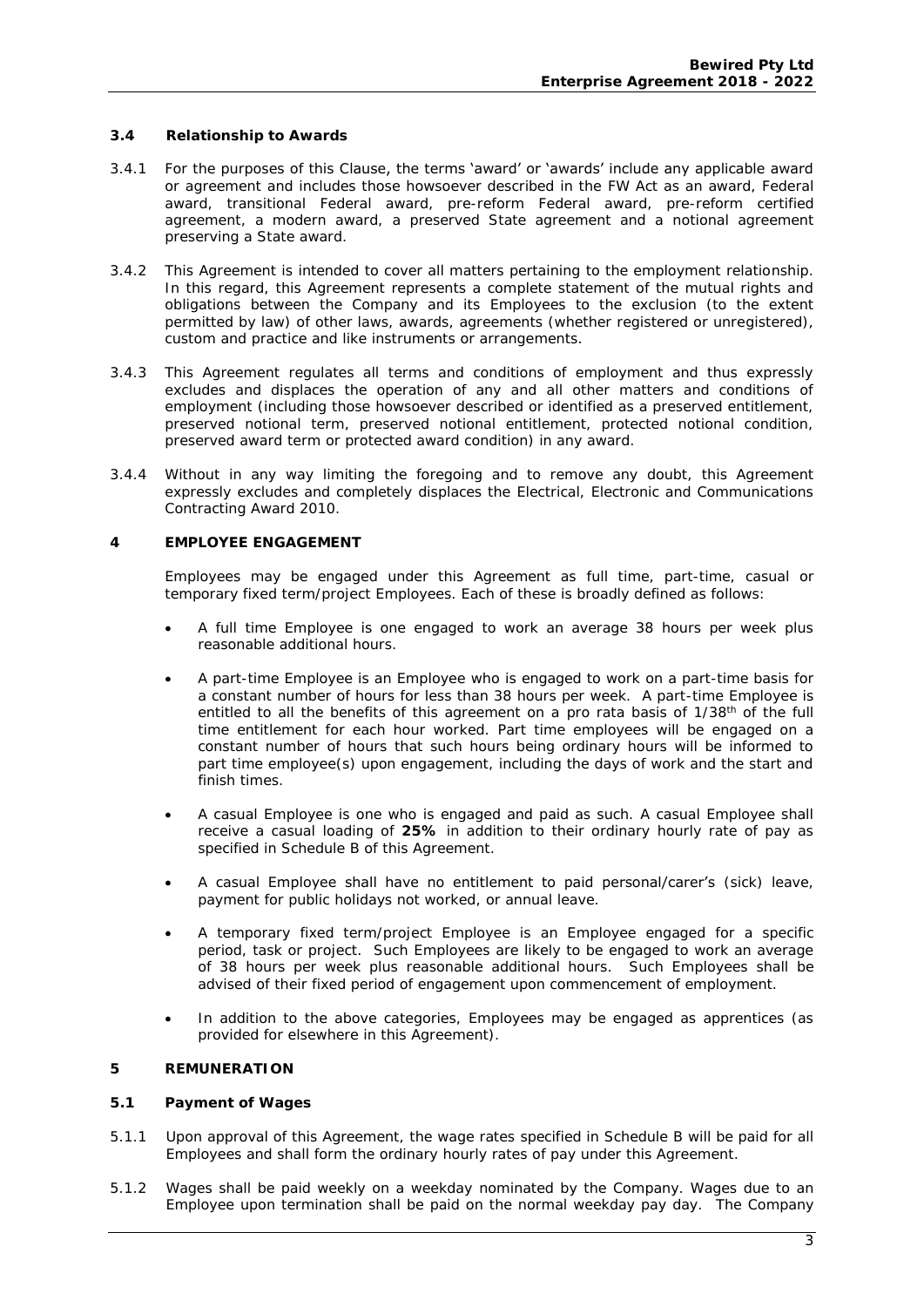may change the weekday on which pay day will fall, provided Employees are provided with at least seven days notice.

- 5.1.3 The wage rate tables set out in Schedule B and schedule D shall determine the applicable rates of pay each year, for the life of the agreement.
- 5.1.4 The allowance rates set out in Schedule C will be adjusted annually in accordance with the quantum increases determined for the Electrical Electronic and Communications contracting Award 2010 and the Clerks - Private Sector Award 2010 respectively, in July of that year.
- 5.1.5 Any payments of other entitlements provided to Employees in excess of the minimum requirements set out in this Agreement (if applicable) may be off set against any liability, claim or entitlement that an Employee may claim against the Company with respect to their employment.
- 5.1.6 An Employee will agree to reimburse the Company for any overpayment of wages made to the Employee in error by the Company.
- 5.1.7 Upon written notification of an overpayment to an Employee, the parties shall agree to a reasonable payback period to be confirmed in writing. Where the parties cannot agree on a repayment schedule, the Employee shall be required to make minimum weekly instalments of **\$100.**
- 5.1.8 In determining any termination payment, the Company may deduct from such final payment any balance of outstanding monies owing to the Company.
- 5.1.9 The wage rates in Schedule B are in compensation for all non-expense related allowances, including but not limited to: industry allowance, tool allowance, electrical licence allowance, and travel time allowance. The rate for Electrical Workers Grade 5 is inclusive of the Rate for Ordering Materials Allowance and the Towers Allowance as well as the Communications Cabling License Allowance.
- **5.2 Living Away From Home Allowance**
- 5.2.1 The Company will provide an adequate standard of support, workplace amenities, and living conditions for Employees who are, by their work location, temporarily required to live away from home.
- 5.2.2 Where an Employee is required to live away from home overnight the following will apply:
	- The Company will supply suitable accommodation and three adequate meals each day. Alternatively, the company where it does not provide meals, then the meal allowance as per Schedule C will be paid.
- **5.3 Fares Allowance**
- 5.3.1 Where an Employee commences work on a site or a project, as opposed to the Company's office or workshop, and is not provided with or offered transport to the site or project by the Company, the Employee shall receive a fares allowance as set out in Schedule C.
- 5.3.2 Where the Company provides a vehicle or transport, free of charge, to and from the site or project, then the fares allowance is not payable.
- 5.3.3 The fares allowance does not apply to those Employees who start and finish work at the Company's office, workshop or other registered office or depot.
- 5.3.4 Where an Employee is required by the Company to travel to any site or project, or place of work that is situated more than 50 kilometres from the Company's registered office or depot, either to start work on the job site or after ceasing work on the job site is entitled to payment of 'excess travel' time, with a minimum payment of a quarter of an hour. Such 'excess travel' time shall be paid at ordinary time Monday to Friday, time and one half on Saturday and Sunday, and double time on public holidays.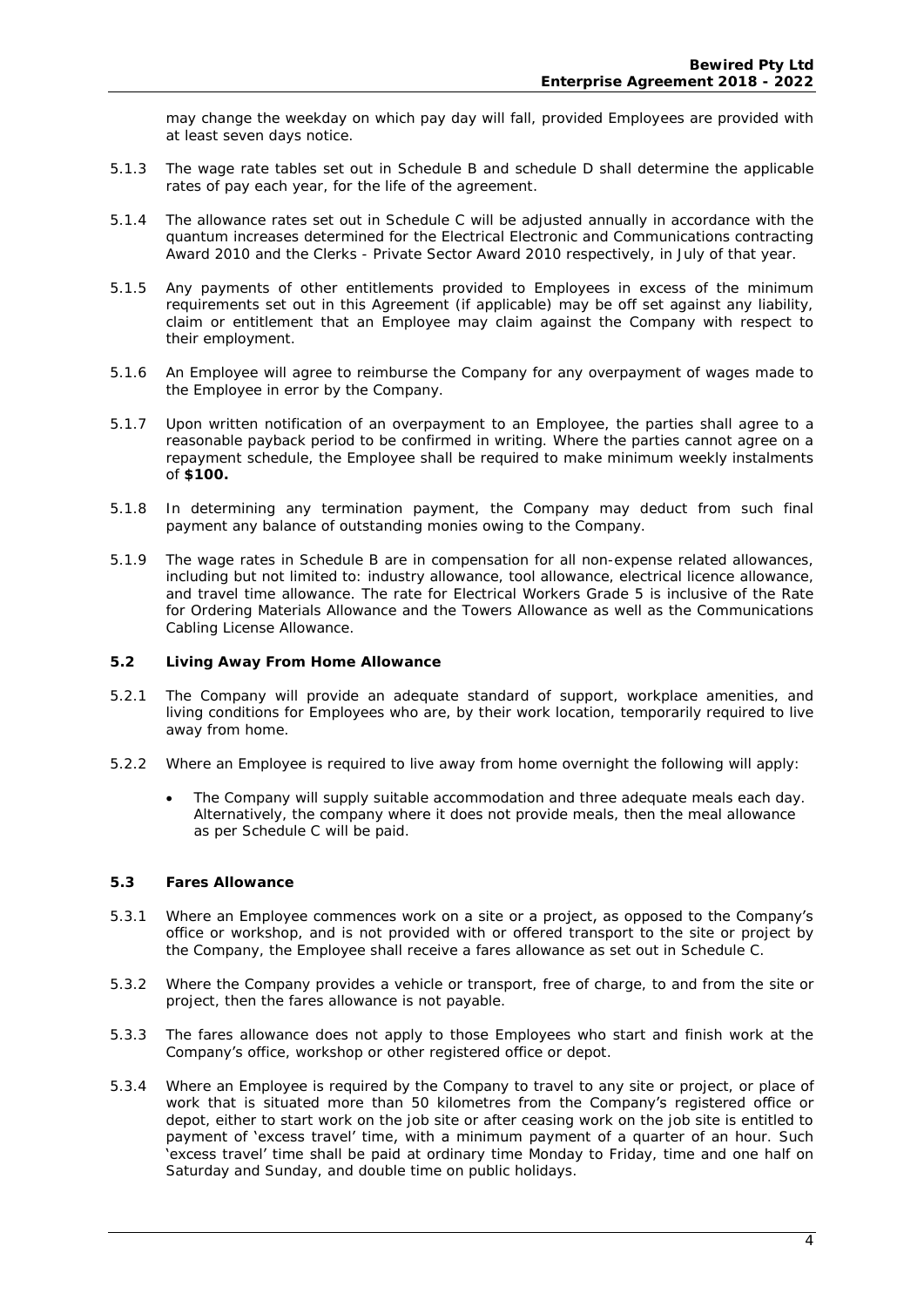- 5.3.5 Where an Employee who in the service of the Company is required to use their own vehicle during working hours then the Employee shall be entitled to a per km payment as set out in Schedule C.
- **5.4 Special Allowances**

The special allowance types set out below in Clauses 5.5 through 5.13 are only payable to an Employee in the event that work performed falls within the relevant description provided. The rates for these special allowance types set out in Schedule C and are additional to the wage rates set out in Schedule B.

**5.5 Leading Hands Allowance** 

Leading hands in charge of:

- Not less than three and not more than ten Employees shall be paid (\*) per week extra.
- More than ten and not more than twenty Employees shall be paid (\*) per week extra.
- More than twenty Employees shall be paid (\*) per week extra.

(\*) See Schedule C for the amount to be paid.

**5.6 Nominee Allowance** 

An A Grade Licensed Electrical Mechanic who acts as a nominee for an Electrical Contractor shall be paid an allowance of (\*) per week extra.

(\*) See Schedule C for the amount to be paid.

- **5.7 Rate for Ordering Materials Allowance**
- 5.7.1 For Employees engaged in the building and construction industry, an allowance of (\*) per week extra shall be paid when an Employee is left in charge of a job which is of a duration of one week or more, and is required to order materials for a job on which two Employees (including the person receiving the extra payment) are engaged.
- 5.7.2 This amount shall only be paid when four or more days in a pay period are spent on such duties. For periods shorter than four days a minimum payment of  $(*)$  per day shall be paid.
- 5.7.3 Provided that the above additional amount is not payable to any Employee receiving any of the leading hand rates set out in Clause 5.5 of this Agreement.
- 5.7.4 This allowance has been incorporated into the wage rate for Electrical Worker grade 5.

(\*) See Schedule C for the amount to be paid.

- **5.8 Meal Allowance**
- 5.8.1 An Employee required to work overtime for two or more hours without being notified on the previous day or earlier that the Employee will be required to work shall either be supplied with a meal by the Company or paid (\*) for the first meal and for each subsequent meal, but such payment need not be made to Employees living in the same locality as their employment who can reasonably return home for meals.
- 5.8.2 Unless the Company advises an Employee on the previous day or earlier that the amount of overtime to be worked will necessitate the partaking of a second or subsequent meal (as the case may be) the Company shall provide such second and/or subsequent meals or make payment in lieu thereof as prescribed.
- 5.8.3 If an Employee pursuant to notice has provided a meal or meals and is not required to work overtime or is required to work less than the amount advised the Employee shall be paid for meals which the Employee has provided but which are surplus.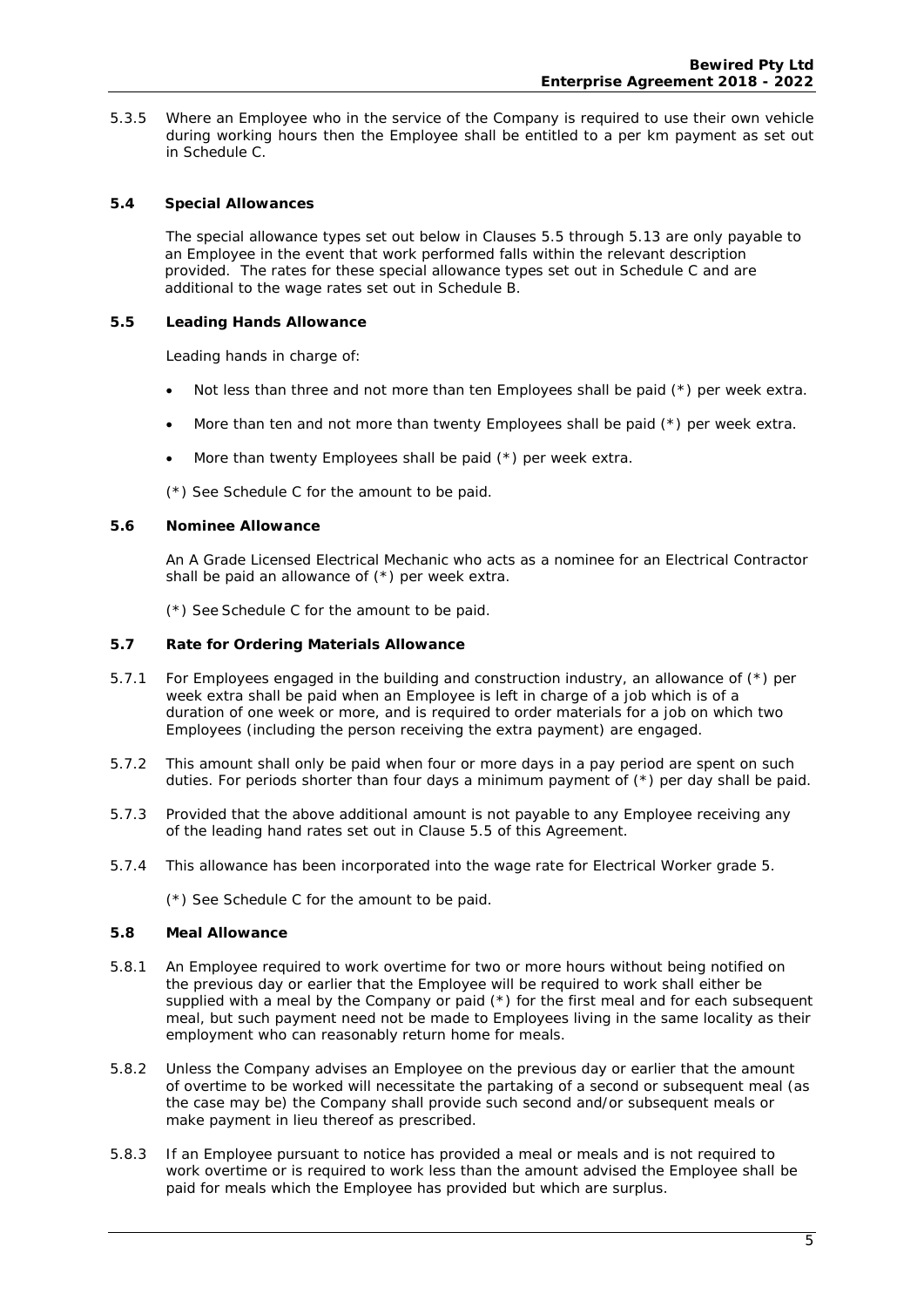(\*) See Schedule C for the amount to be paid.

- **5.9 Multi-Storey Allowance**
- 5.9.1A multi-storey allowance of (\*) shall be paid to all Employees on site engaged in the construction of a multi-storey building as defined herein, to compensate for the disabilities experienced in, and which are peculiar to the construction of a multi-storey building.
- 5.9.2For the purposes of this Clause a multi-storey building is a building which will, when complete, consist of five or more storey levels. For the purposes of this Clause, a storey level means a structurally completed floor, walls, pillars or columns, and ceiling (not being false ceilings) of a building, and shall include basement levels and mezzanine or similar levels (but excluding half floors such as toilet blocks or store rooms located between floors).
- 5.9.3 Except as provided for in 5.9.1 hereof, an allowance in accordance with Schedule C of this Agreement shall be paid to all Employees on the building site. The second and subsequent allowance scales shall, where applicable, commence to apply to all Employees when one of the following components of the building - structural steel, reinforcing steel, boxing or walls, rises above the floor level first designated in each such allowance scale. Floor Level means that stage of construction which in the completed building would constitute the walking surface of the particular floor level referred to in the table of payments set out in Schedule C of this Agreement. The allowance payable at the highest point of the building shall continue until completion of the building.
	- (\*) See Schedule C for the amount to be paid.
- **5.10 Towers Allowance**
- 5.10.1 An Employee working on a chimney stack, spire, tower radio or television mast or tower, air shaft (other than above ground in a multi-storey building), lift shaft, service shaft, cooling tower or silo, where the construction exceeds fifteen metres in height shall be paid for all work above fifteen metres,  $(*)$  per hour, with  $(*)$  per hour additional for work above each further fifteen metres.
- 5.10.2 Provided that any similarly constructed building or a building not covered by 5.10.1 hereof which exceeds 15 metres in height may be covered by this Clause or by agreement or where no agreement is reached, by determination of FWC.

(\*) See Schedule C for the amount to be paid.

#### **5.11 First Aid Allowance**

An Employee who has been trained to render first aid and who is the current holder of appropriate first aid qualifications such as a certificate from the St. John's Ambulance or similar body shall be paid weekly an allowance of (\*) if the Employee is appointed by the Company to perform first aid duty.

(\*) See Schedule C for the amount to be paid.

#### **5.12 Compensation for Loss of Tools**

The Company shall compensate an Employee by the payment of an allowance of  $(*)$  to replace tools lost by breaking and entering whilst securely stored at the Company's direction in a room or building on the **Company'**s premises, job, workshop or in a lock-up.

Provided that this Clause shall not apply if the Company has requested the Employee to supply the Company with a list of tools required to be kept on the job and the Employee has not supplied such a list.

(\*) See Schedule C for the amount to be paid.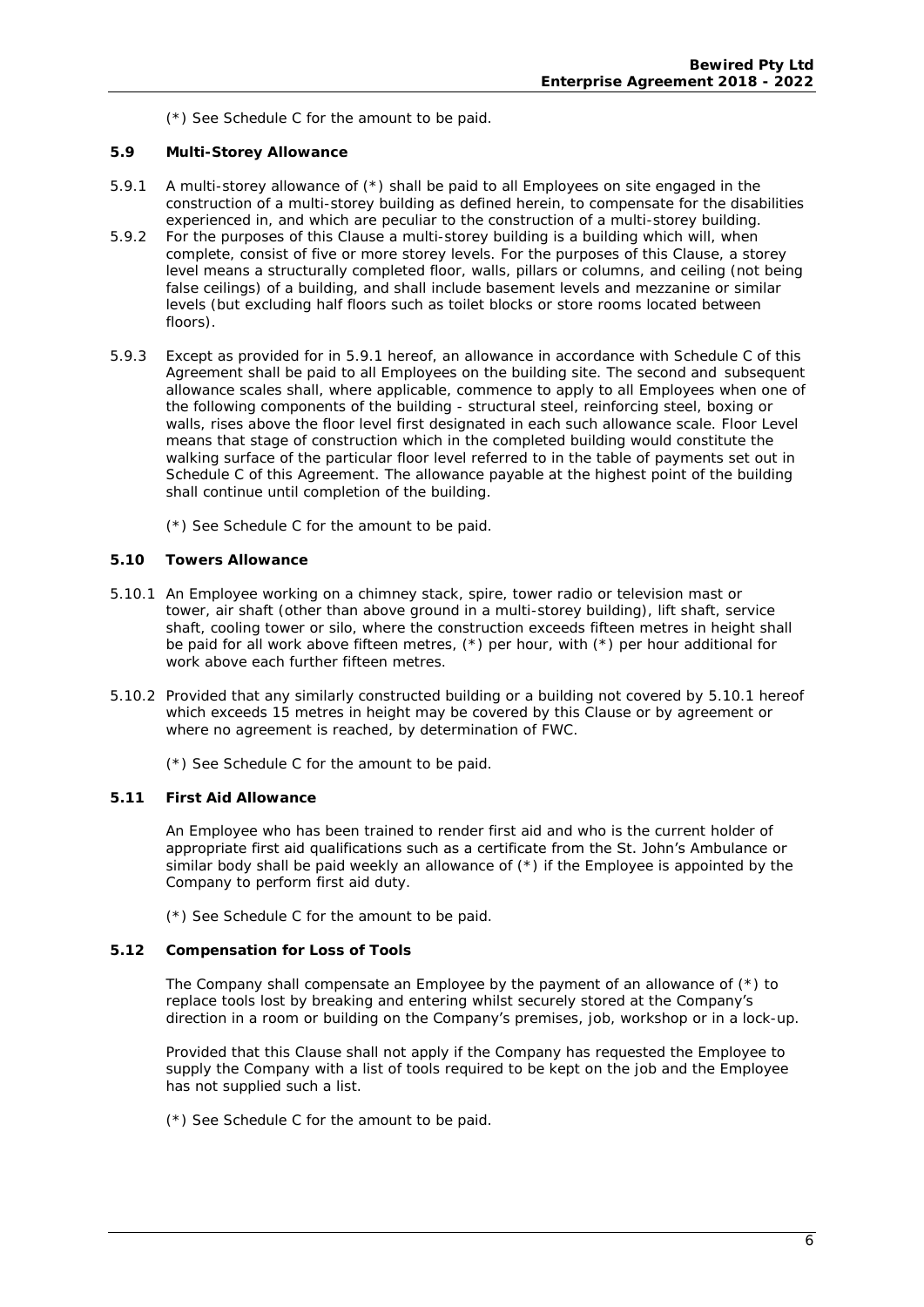#### **5.13 Superannuation**

- 5.13.1 The Company will pay superannuation contributions in respect of an Employee's ordinary time earnings into a complying Superannuation Fund nominated by the Employee in accordance with Superannuation Guarantee Legislation.
- 5.13.2 Should an Employee fail to nominate a fund, the C+Bus industry superannuation fund will be used as the default fund under this Agreement.
- 5.13.3 The superannuation contribution rate shall be 9.5% of ordinary time earnings or as required by the relevant Superannuation Guarantee Legislation (as amended).
- 5.13.4 Employees are also entitled to superannuation contributions for any period taken as paid leave but not for any period of leave without pay, including for periods of WorkCover and/or Income Protection leave.
- **5.14 Communications Cabler License / Registration Allowance**
- 5.14.1 An Employee who is required by the Company to hold and utilise a current communications cabling registration (or the equivalent ACA Licence type) in the course of their employment will be paid an allowance of  $(*)$ .
- 5.14.2 This allowance has been incorporated into the wage rates for fourth (4th) year Apprentices and Electrical Workers Grade 5.
	- (\*) See Schedule C for the amount to be paid.
- **5.15 NES Minimum Standards**
- 5.15.1 The National Employment Standards (NES) apply at all times on and from 1 January 2010 to any Employees covered by this Agreement.
- 5.15.2 Where the NES provides, or is varied to provide, a benefit or condition or entitlement more favourable in a particular respect than that contained in this Agreement, the benefit or condition or entitlement contained in this Agreement shall be overridden to the extent of any less favourable inconsistency with the NES.
- **6 HOURS OF WORK**
- **6.1 Ordinary Hours**
- 6.1.1 Ordinary hours of work for full time Employees shall be an average of 38 hours per week.
- 6.1.2 Ordinary hours of work shall be worked between 6.00am and 6.00pm and may be worked on any day or all of the days of the week, Monday to Friday. Start and finish times shall be as determined from time to time by the Company.
- 6.1.3 Provided that shifts may be worked on any or all days of the week, Monday to Sunday inclusive.
- 6.1.4 Ordinary hours of work shall not exceed eight hours per day. Provided that by mutual agreement between the Company and an Employee, up to 12 hours may be worked per day.
- 6.1.5 The working day will commence on the directed hour or half hours after tools and minor materials have been unpacked and readied for use. Finishing time will be on the hour or half hour directed and does not include time to pack up tools and minor materials.
- **6.2 Rostered Days Off**
- 6.2.1 The employer will have the discretion to either introduce or terminate a Rostered Day Off arrangement for employees in accordance with the following.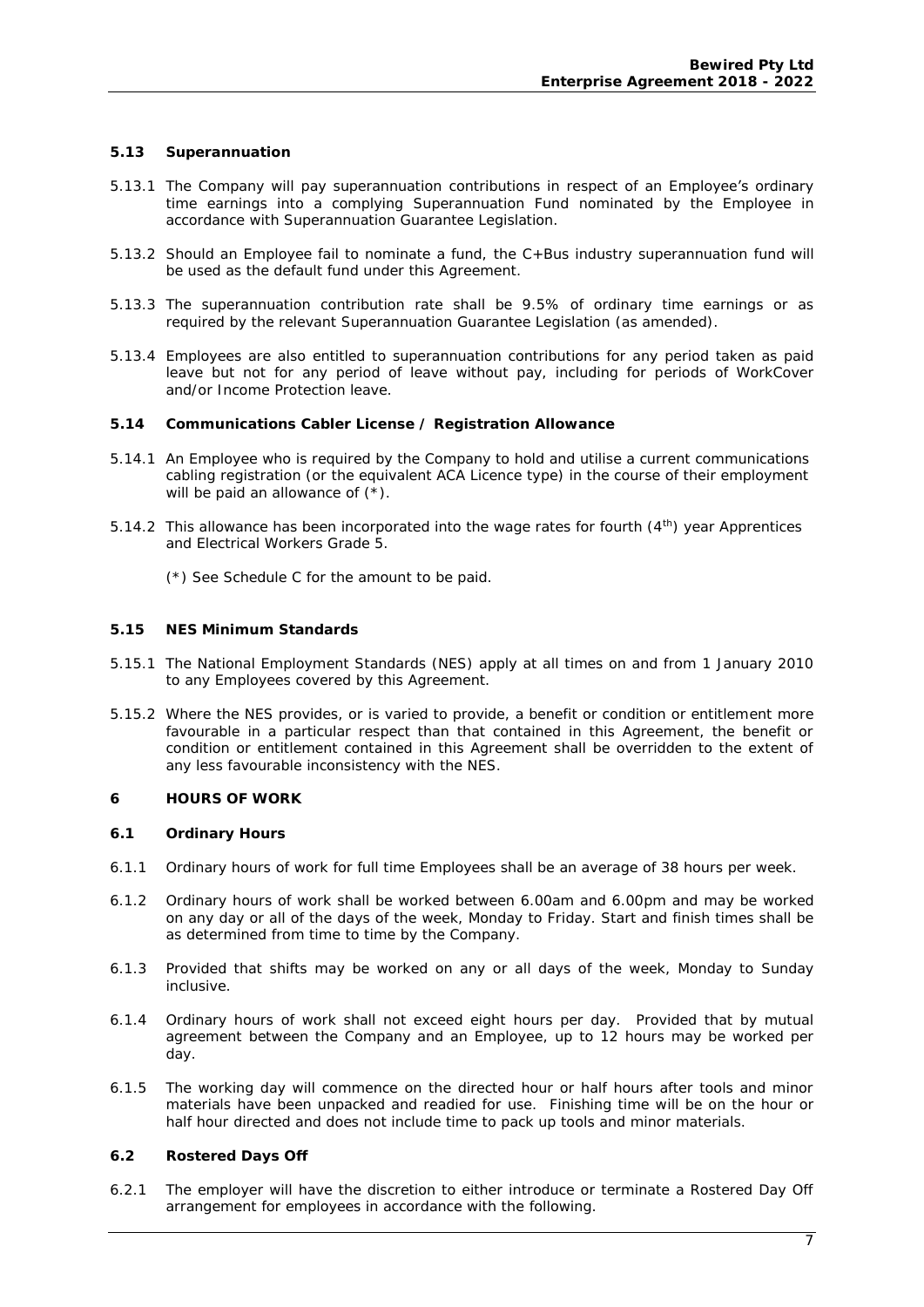- 6.2.2 Employees shall be required to work eight hours per day with 0.4 of an hour of each day accruing toward a paid day off, to be known as a rostered day off.
- 6.2.3 Rostered days off may be accumulated indefinitely.
- 6.2.4 Employees are required to provide at least two weeks notice of an intention to use banked rostered days off.
- 6.2.5 The Company may at its complete discretion require an Employee to use banked rostered days off if work is not available, or by providing 24 hours notice to the Employee.
- 6.2.6 Employees exercising their right to unpaid leave will not accrue any entitlement toward rostered days off for any period they are absent from work without pay.
- 6.2.7 The Company may at its complete discretion require or agree to cash out any accumulated rostered days off at ordinary time rates applicable at the time such rostered days off hours are taken or where an Employee is terminated.
- 6.2.8 Where an Employee has not used all accumulated rostered days off before the commencement of the Christmas shutdown, the remaining rostered days off will be taken during the shutdown.
- **6.3 Reasonable Additional Hours**
- 6.3.1 Employees may be requested to work reasonable additional hours beyond 38 hours per week to meet the operational requirements of the Company and the manning and productivity requirements of each job, project and/or client.
- 6.3.2 It is acknowledged by Employees that the nature of the Company's operational requirements, business and clients necessitates reasonable additional hours being worked as a result of:
	- Client expectations and time pressures to complete jobs on time and within budget;
	- Increases and decreases to work volumes and work flows;
	- Breakdowns:
	- Power failures;
	- Emergency;
	- Out of hours shutdowns.
- 6.3.3 All reasonable additional hours worked by full time Employees beyond eight hours per day shall be classed as overtime and paid in accordance with this Clause.
- 6.3.4 All additional hours worked by a part time employee beyond the rostered ordinary hours shall be classed as overtime and paid in accordance with this Clause.
- 6.3.5 Overtime shall be paid at the following rates:

| Monday-Friday:   | Time and a half for the first two hours and double time thereafter |
|------------------|--------------------------------------------------------------------|
| Saturday:        | Time and a half for the first two hours and double time thereafter |
| Sunday:          | Double time                                                        |
| Public Holidays: | Double time and a half                                             |

 For work performed on a Saturday, Sunday or public holiday, overtime will be paid for a minimum of four hours.

- 6.3.6 Where an Employee works overtime, the Employee may by mutual agreement with the Company, forego payment for the overtime and be released for an equivalent period of hours with pay (i.e. on an hour-for-hour basis) as time in lieu.
- 6.3.7 No Employee shall be required to work for more than four hours continuous overtime without a 30 minute paid meal break.
- **6.4 Shift Work**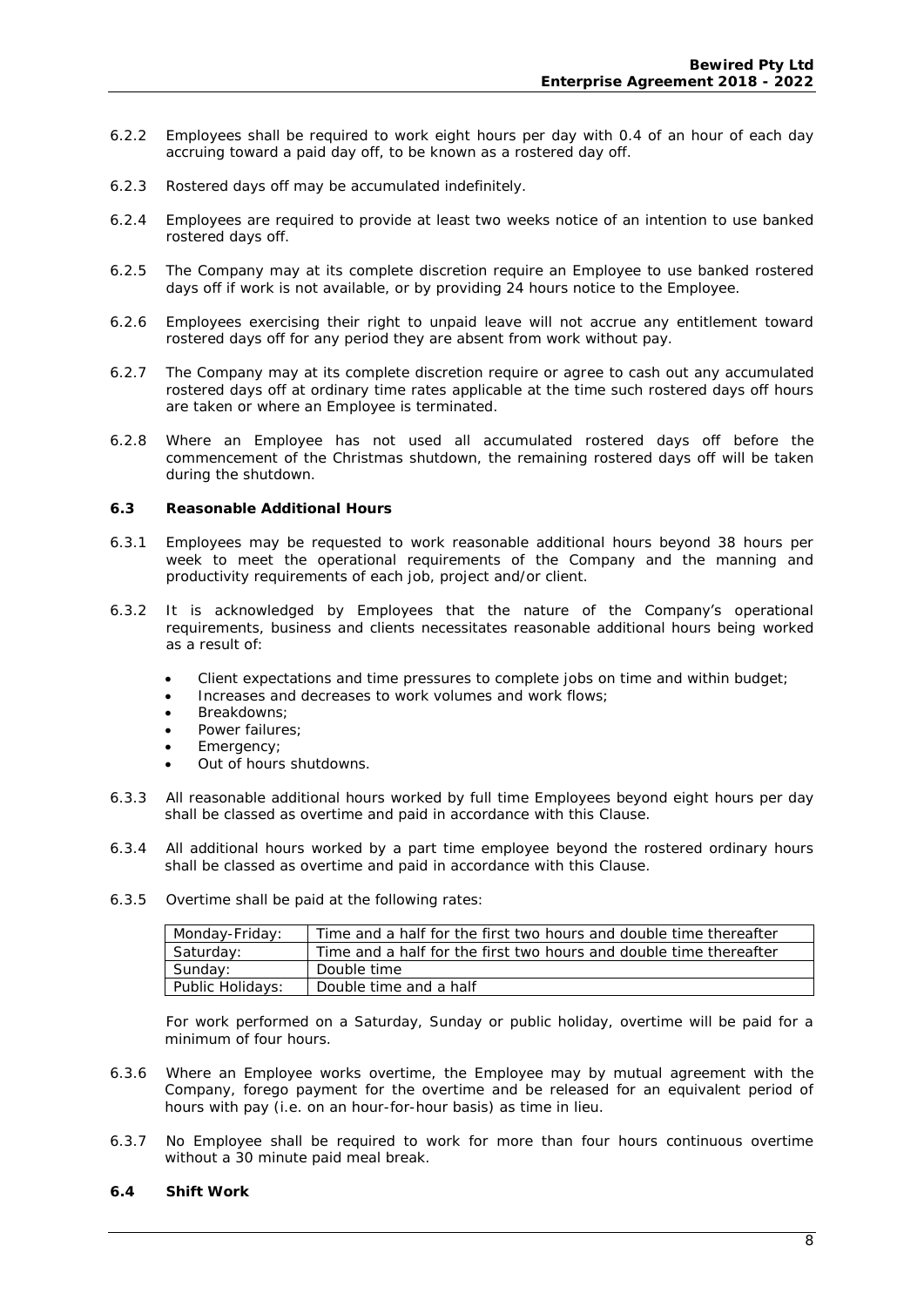- 6.4.1 The following shift loadings shall be paid in addition to the wage rates specified in Schedule B for the duration of this Agreement:
	- For weekday "afternoon" shifts finishing after 6.00pm and at or before midnight 15%.
	- For weekday "night" shifts finishing after midnight and at or before 8.00am 30%.
	- For Saturday shifts between midnight on Friday and midnight on Saturday 50%.
	- For Sunday shifts between midnight on Saturday and midnight on Sunday 100%.
	- For public holiday shifts 150%.

The extra rates for Saturday, Sunday and public holiday shifts are in substitution for and not cumulative upon the shift premiums prescribed for "afternoon" and "night" shifts.

- 6.4.2 Under no circumstances shall an Employee be entitled to shift and weekend hourly shift loadings under this Clause and overtime rates under Clause 6.3.5 of this Agreement at the same time, i.e. the Employee shall only be entitled to one or the other.
- 6.4.3 An Employee's weekly hours of work can consist of a mixture of both non-shift work and shift work. An Employee can be required to work both non-shift work and shift work within a 24 hour period by agreement provided that the Employee has received a minimum of 24 hours notice.
- 6.4.4 Generally an Employee will be provided a minimum of ten hours off between shifts. In the event that this rest period overlaps with the **Employee's** next shift the Employee will be paid for those hours not worked at the ordinary rate of pay so as not to disadvantage the Employee.
- 6.4.5 On selected projects, where there is a need due to client requirements or the nature of the project for variation to hours of work and/or shift work, the Company and the individual Employees concerned may agree for the spread of hours and/or shift system to be tailor made to suit the individual project needs with provisions drafted in lieu of the above, provided that Employees do not suffer any disadvantage.
- **6.5 On-Call, Standing By and Recall to Work**
- 6.5.1 An Employee recalled to work overtime after leaving the work premises or site shall be paid a minimum of four hours' work at the appropriate rate for each time the Employee is so recalled.
- 6.5.2 An Employee may be directed as part of their duties to remain on-call without an hourly wages payment or stand by without an hourly wages payment for call outs to return to work.
- 6.5.3 An Employee who is on-call or standing by for a possible recall to work shall be paid a daily allowance in accordance with Schedule C for every full 24 hour period or part thereof, or weekly allowance in accordance with Schedule C for 7 consecutive days of being on call or standing by.
- 6.5.4 An Employee receiving an on-call or standing by for a possible recall to work shall be paid a minimum of two hours work at the appropriate rate in lieu of the provisions of Clause 6.5.1.
- 6.5.5 Where an Employee is directed to be on-call and/or standing by they shall:
	- Make themselves contactable via telephone and/or mobile telephone and/or pager (as specified by the Company) for the whole time they are on-call or standing by; and
	- Be at all times ready, willing and able to attend to any and all call outs they may receive or be directed by the Company to attend. An Employee on-call or standing by shall at all times be ready, willing and able to drive a motor vehicle and hence shall not be over the legal driving limit for alcohol or under the influence of any other driving impairing drugs or substances.
- 6.5.6 An Employee shall not be entitled to any payment under this Clause 6.5 where the Employee has not complied with Clause 6.5.5.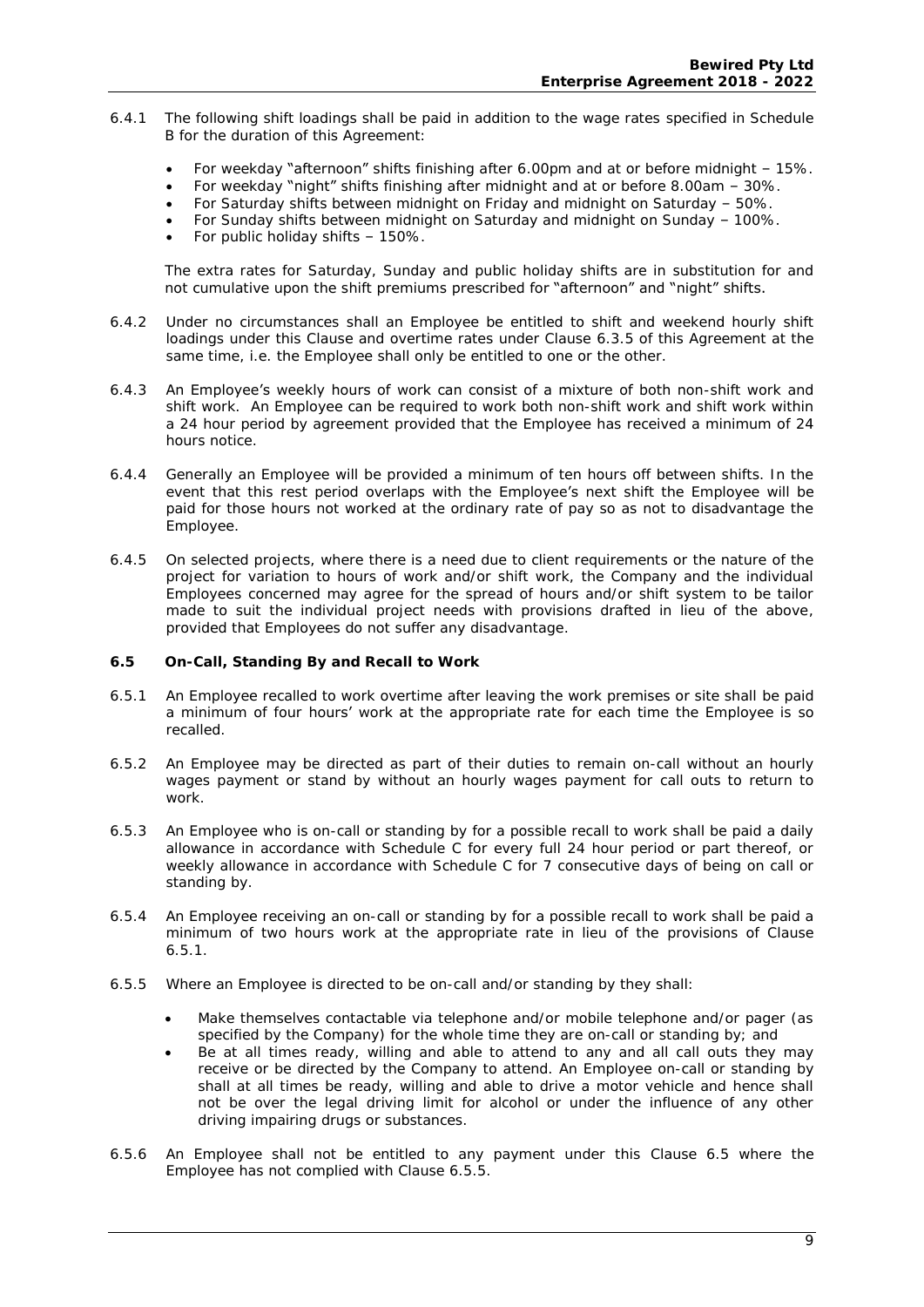#### **6.6 Meal and Rest Breaks**

- 6.6.1 Employees are entitled to a paid rest break of ten minutes on each working day between the time of commencing work and the usual meal break interval.
- 6.6.2 Employees are entitled to an unpaid meal break of 30 minutes no later than after six hours of work in any day.
- 6.6.3 If the Company requires an Employee to work during the time prescribed in Clause 6.6.2, the Employee shall be paid at the rate of time and one half for the period worked between the prescribed time of cessation for the usual meal break and the beginning of the time allowed in substitution for the meal break.

#### **7 LEAVE ENTITLEMENTS**

- **7.1 Annual Leave**
- 7.1.1 Full time Employees will be entitled to four weeks paid annual leave per annum, provided that shift workers shall be entitled up to one additional week's paid annual leave.
- 7.1.2 A shift worker is a seven day shift worker who is regularly rostered to work on Sundays and public holidays. Where an Employee with 12 months' continuous service is engaged for part of the 12 monthly period as a seven day shift worker, that Employee must have their annual leave increased by half a day for each month the Employee is continuously engaged as a seven day shift worker.

*Note: If an Employee works for two months as a continuous shift worker, they are entitled to one additional day of paid annual leave.* 

7.1.3 Part-time Employees shall accrue annual leave on a *pro rata* basis of 1/38th of the full time entitlement for each hour worked.

*Note: If a part-time Employee works 19 hrs per week, the pro rata entitlement is two weeks of paid annual leave per annum.* 

- 7.1.4 Annual leave shall be paid at the ordinary hourly rate of pay applicable under this Agreement at the time that an Employee takes annual leave.
- 7.1.5 Annual leave shall be taken at a time which is approved by the Company as being convenient having regard to overall operational and manning requirements of the Company. Employees shall be required to provide at least four weeks notice of a request to take annual leave; however final approval shall lie with the Company.
- 7.1.6 An Employee may take annual leave in advance of completing 12 months service provided the amount taken does not exceed the Employee's pro rata accrued annual leave entitlement.
- 7.1.7 On termination of employment, the value of any accrued but untaken annual leave shall be paid out to an Employee.
- 7.1.8 Where an Employee has more than eight weeks annual leave entitlement accrued to them, the Company may direct the Employee to take annual leave by providing at least 28 days notice prior to the date the Employee is required to commence the leave. The amount of annual leave the Employee is directed to take must be no greater than 25% of the amount of leave accrued.
- 7.1.9 The Company may direct an Employee to take any accrued annual leave during the Company's annual close down, e.g. the Christmas/New Year period.
- 7.1.1 Annual leave may be cashed out by agreement between the Company and Employee, subject to the following conditions:
	- The agreement must be in writing and signed by the Employer and Employee (if the employee is less than 18 years of age, the agreement must be signed by a parent or guardian)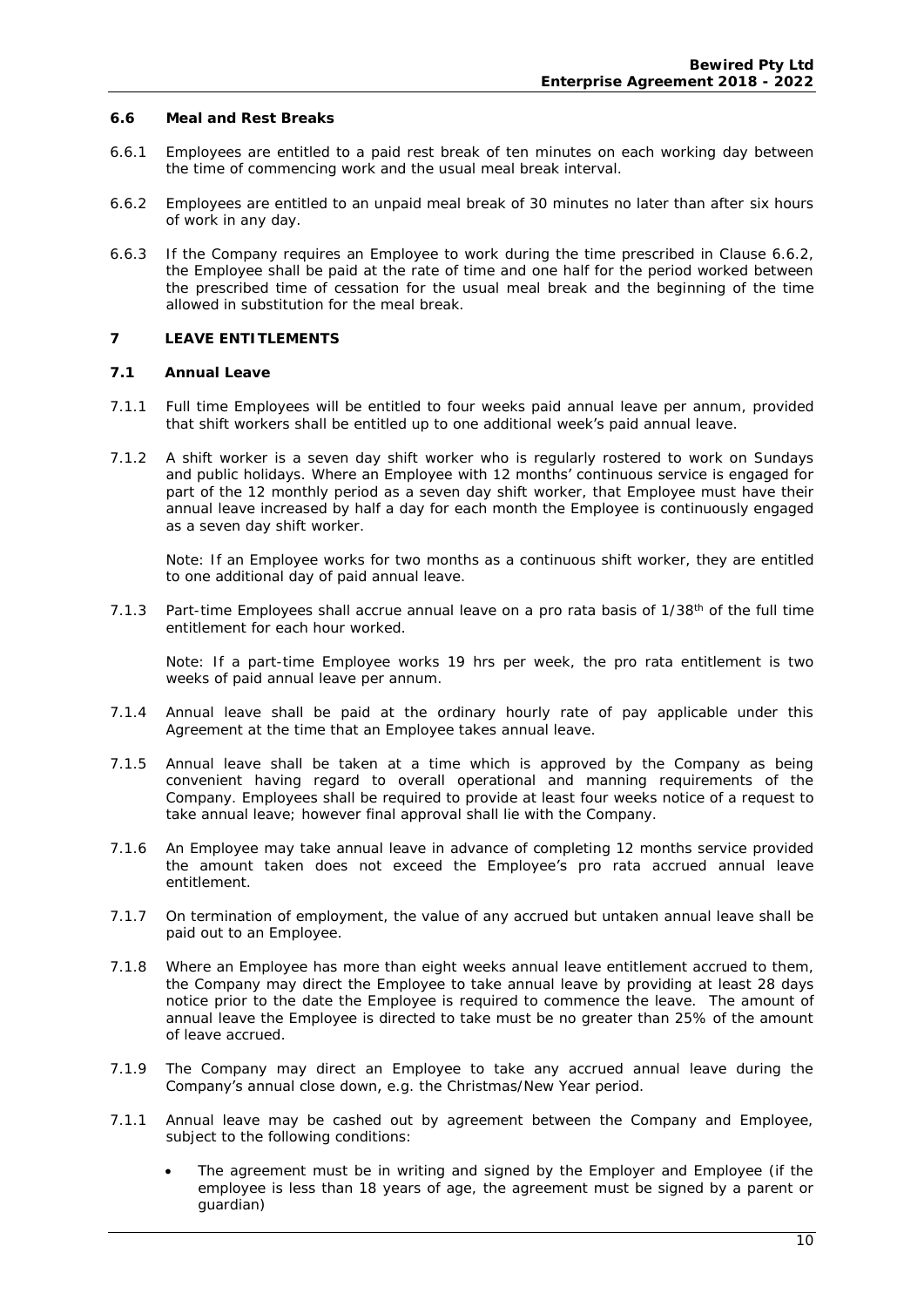- The date for which payment is to be made must be specified in the agreement
- The payment must not be less than the amount that would have been payable had the employee taken the leave at the time payment is made
- An agreement must not result in the employee's remaining accrued entitlement to paid annual leave being less than 4 weeks
- The maximum amount of accrued paid annual leave that may be cashed out in any period of 12 months is 2 weeks
- The employer must keep a copy of any agreement

#### **7.2 Annual Leave Loading**

- 7.2.1 When an Employee takes a period of annual leave, the Employee will be paid an annual leave loading of 17.5%.
- 7.2.2 The annual leave loading prescribed will also apply to proportionate leave on termination but will not apply where an Employee is instantly dismissed by the Company for reasons of malingering, inefficiency, neglect of duty, misconduct or refusing duty.
- **7.3 Personal/Carer's Leave**
- 7.3.1 An Employee, other than a casual Employee, shall be entitled to a total of **ten** paid personal/carer's leave days per annum. An Employee will be entitled to take paid personal/carer's leave days up to the total accumulated by the Employee year to year and will not be limited to ten days per annum.
- 7.3.2 Payment for personal/carer's leave is conditional upon an Employee:
	- Informing their Supervisor, as soon as is reasonably practicable, of the inability to attend work, the nature of the illness and the estimated duration of the absence; and
	- Providing to the Company a medical certificate (or Statutory Declaration where a medical certificate is not available) for any absence due to illness where the absence:
		- 1. Occurs during the first six months of employment; or
		- 2. Is of two or more consecutive days duration; or
		- 3. Occurs after the first three single sick days in a 12 month period; or
		- 4. Occurs on a day immediately before or after a public holiday/rostered day off; or
			- 5. As specifically requested by the Company.
- 7.3.3 In the event that an Employee is absent from work other than on an approved personal/carer's leave day and does not produce a medical certificate as required pursuant to the above Clause, an Employee will be deemed to have been absent from work without authorisation and so will not be paid for any shift or part of a shift not worked.
- 7.3.4 An Employee is not entitled to be paid personal/carer's leave whilst they are in receipt of workers' compensation or income protection payments.
- 7.3.5 An Employee is entitled to utilise their paid personal/carer's leave accruals as carer's leave to provide care and support for/to a member of their immediate family or household who requires special care and support because of:
	- A personal illness or injury of the family member; or
	- An unexpected emergency affecting the family member.
- 7.3.6 An Employee is entitled to a further two days unpaid carers leave on each occasion where care is required beyond the maximum paid carer's leave. To qualify for unpaid carer's leave the Employee must have already used all of their paid carer's leave entitlements and satisfy any requirements of the FW Act.
- 7.3.7 To qualify for paid carer's leave, the Employee must provide: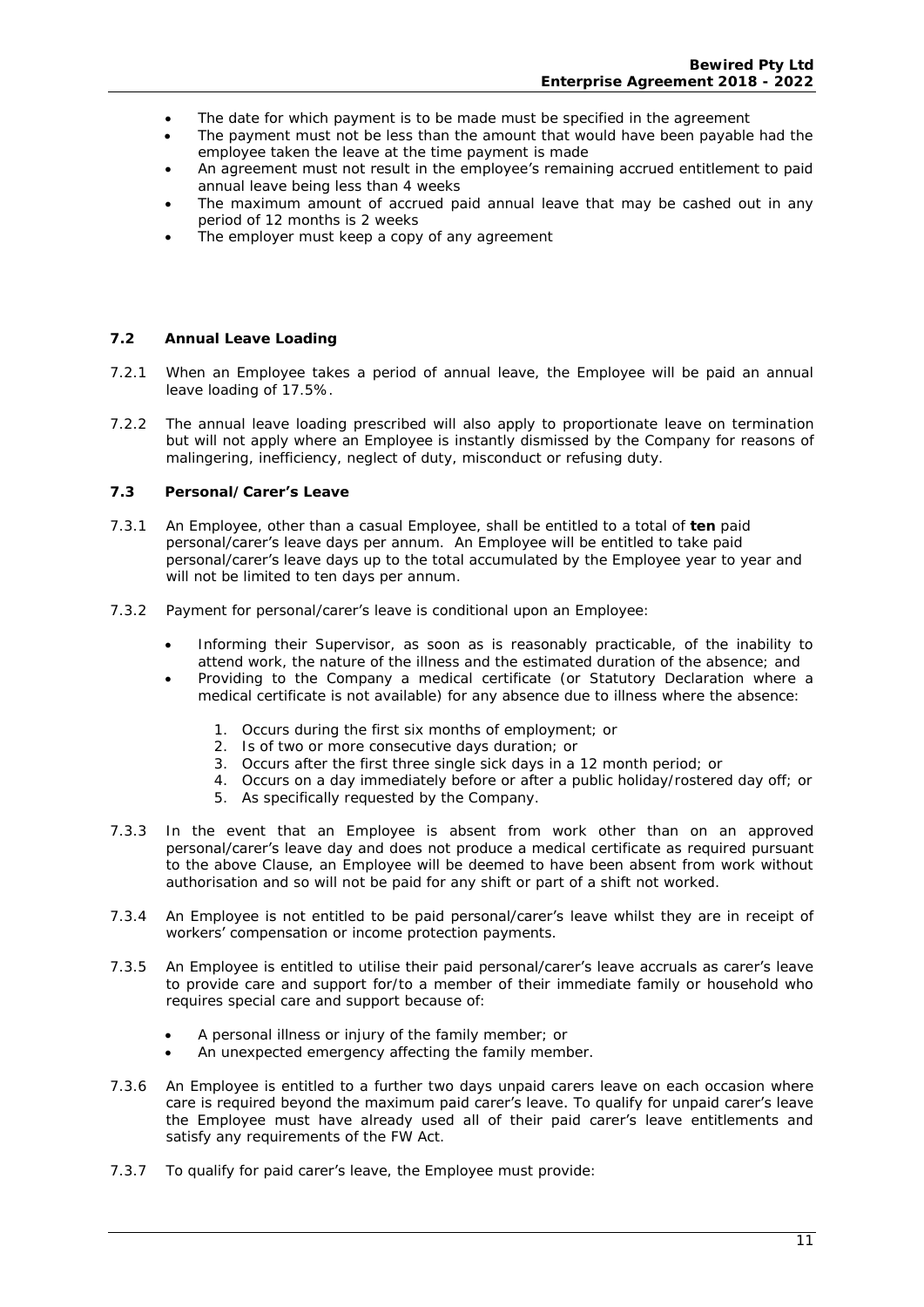- For leave to care due to personal illness or injury of the person concerned, a medical certificate (or Statutory Declaration if a medical certificate is not available) stating that there is an illness or injury and the requirement for care or support; or
- For an unexpected emergency, a statutory declaration stating the nature of the emergency and the requirement for care or support.

#### **7.4 Compassionate Leave**

- 7.4.1 An Employee is entitled to a period of two days of paid compassionate leave for each occasion when a member of the employee's immediate family, or a member of the employee's household:
	- Contracts or develops a personal illness that poses a serious threat to his or her life; or
	- Sustains a personal injury that poses a serious threat to his or her life; or
	- Dies.
- 7.4.2 In order to qualify for payment for compassionate leave, the Employee must provide the Company evidence that the Company reasonably requires of the illness, injury or death.
- **7.5 Immediate Family or Household**
- 7.5.1 The entitlement to compassionate and carer's leave is subject to the person being either a member of the Employee's household or a member of the Employee's immediate family.
- 7.5.2 Immediate family is defined as follows:
	- Spouse (including a former spouse, a de facto spouse and a former de facto spouse) of the Employee. A de facto spouse is a person who lives or lived with the Employee as his or her husband or wife on a *bona fide* domestic basis; and
	- Child or an adult (including an adopted child, a step child or an ex-nuptial child), parent, grandparent, grandchild or sibling of the Employee or spouse of the Employee.
- **7.6 Parental Leave**

 All Employees shall be entitled to parental leave in accordance with the FW Act as varied from time to time.

**7.7 Long Service Leave** 

 An Employee is entitled to long service leave in accordance with the relevant State or Territory legislation.

- **7.8 Public Holidays**
- 7.8.1 Full time Employees shall be entitled to payment for those public holidays gazetted by the relevant Government where work is being performed in that State or Territory, provided that the gazetted public holiday will fall on a day during the full time Employee's ordinary working week.
- 7.8.2 Part-time Employees shall only be entitled to payment for those public holidays they are normally rostered to work.
- 7.8.3 Casual Employees shall have no entitlement to payment for public holidays they do not work.
- 7.8.4 It is expected that Employees be available to work on public holidays as required, provided such a requirement is in accordance with s.62(3) of the Act.
- 7.8.5 The Company and the Employee(s) may agree on the substitution of a day or part-day for a day or part-day that would otherwise be a public holiday.
- **7.9 Community Services Leave**
- 7.9.1 Each of the following is a community service activity: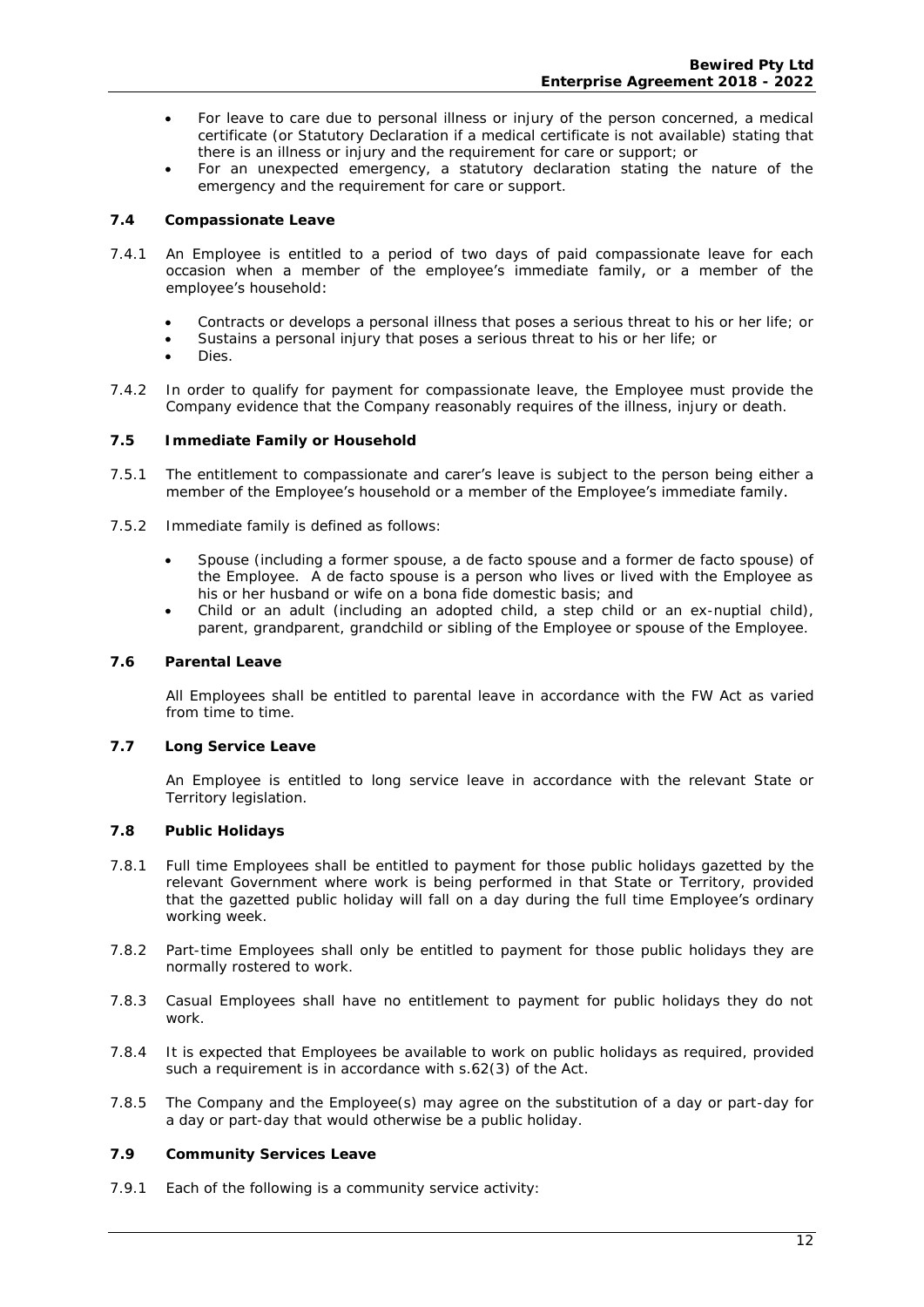- Jury service (including attendance for the purposes of jury selection) that is required by or under a law of the Commonwealth or a State or Territory; or
- Carrying out voluntary emergency management activity (within the meaning of the FW Act).
- 7.9.2 An Employee who engages in an eligible community service activity is entitled to be absent from their employment for a period if the period consists of one or more of the following:
	- Time when the Employee engages in the activity;
	- Reasonable travelling time associated with the activity;
	- Reasonable rest time immediately following the activity; and
	- Unless the activity is jury service the Employee's absence is reasonable in all the circumstances.
- 7.9.3 An Employee who wants an absence for community service leave must provide the Company with a notice of absence, which must:
	- Be given to the Company as soon as reasonably practicable (which may be a time after the absence has started); and
	- Advise the Company of the period, or expected period of such leave.
- 7.9.4 An Employee who has given the Company notice of an absence under this Clause must, if required by the Company, provide evidence that would satisfy a reasonable person that the absence is because the Employee has been or will be engaging in an eligible community service activity as defined in Clause 7.9.1.
- 7.9.5 An Employee's absence from their employment is not covered by this Clause unless the Employee complies with this Clause.
- 7.9.6 Where an Employee (with the exception of casual Employees) is absent from their employment because of jury service, the Company must pay the Employee at the Employee's ordinary rate of pay for the Employees ordinary hours of work for a period of ten days only.
- 7.9.7 The Company may request an Employee to provide evidence that would satisfy a reasonable person:
	- That the Employee has taken all necessary steps to obtain any amount of jury service pay to which the Employee is entitled (even if the amount is nil) for the period.
- 7.9.8 If the Company requires the Employee to provide evidence referred to in Clause 7.9.4:
	- The Employee is not entitled to payment under Clause 7.9.7 unless the Employee provides the evidence; and
	- Where the Employee provides such evidence, the amount payable to the Employee under this Clause is reduced by the total amount of jury service pay that has been paid, or is payable to the Employee.
- 7.9.9 With the exception of jury service, all other forms of community service leave shall be without pay.
- **8 TERMINATION OF EMPLOYMENT**
- **8.1 Notice of Termination**
- 8.1.1 Notice of termination shall be in accordance with the FW Act.
- 8.1.2 The Company shall give each Employee a minimum period of notice consistent with the table below:

| Period of Continuous Service                | Period of Notice |
|---------------------------------------------|------------------|
| Up to the completion of 1 year              | week             |
| 1 year and up to the completion of 3 years  | 2 weeks          |
| 3 years and up to the completion of 5 years | 3 weeks          |
| 5 years and over                            | 4 weeks          |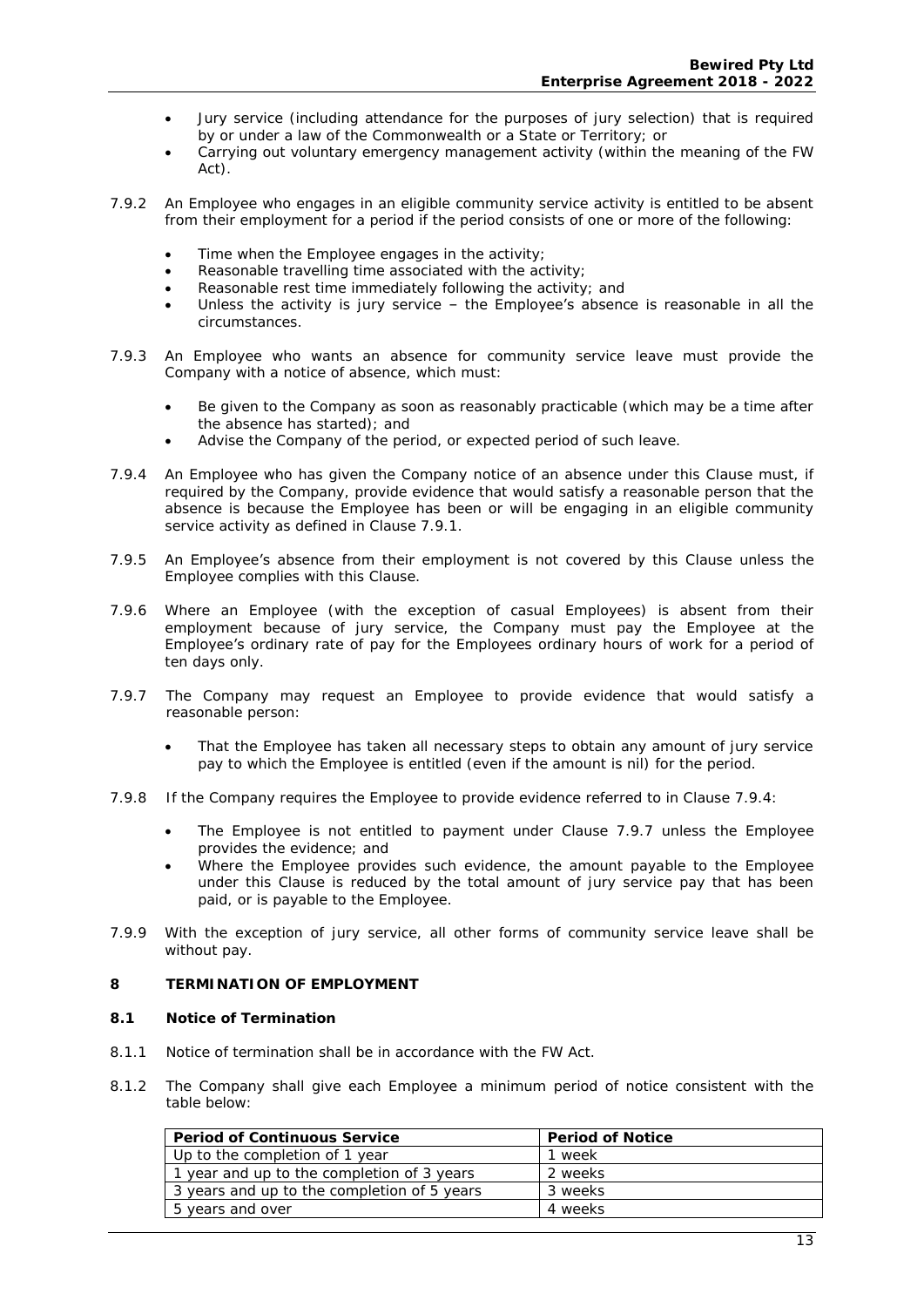- 8.1.3 Where an Employee is over 45 years of age at the time of termination and has a period of continuous service with the Company in excess of two years, the Employee shall be entitled to one week's notice in addition to that prescribed above.
- 8.1.4 Payment in lieu of the notice prescribed above shall be made if the appropriate notice period is not given. Provided that employment may be terminated by part of the period of notice specified and part payment in lieu thereof.
- 8.1.5 The period of notice in this Clause shall not apply in the case of dismissal for conduct that justifies serious misconduct as described in the FW Act.
- 8.1.6 The notice of termination required to be given by an employee is the same as that required of an employer except that there is no requirement on the employee to give additional notice based on the age of the employee concerned. If an employee fails to give the required notice the employer may withhold from any monies due to the employee on termination under this award or the NES, an amount not exceeding the amount the employee would have been paid under this agreement in respect of the period of notice required by this clause less any period of notice actually given by the employee.
- 8.1.7 Where an Employee has given or been given notice of termination of employment he or she shall continue in employment until the date of the expiration of such notice. Any Employee who, having given or been given such notice is absent from work without reasonable cause during such period shall be deemed to have abandoned employment and shall not be entitled to payment for work done within that period. Nothing in this Clause shall prevent the Company making payment in lieu of notice.
- 8.1.8 All other provisions relating to notice of termination under the NES shall apply.
- 8.1.9 Notice of termination must be in writing and may be affected in any one of the following ways:
	- Delivering it personally; or
	- Leaving it at the Employee's last known address; or
	- Sending it by pre-paid post to the Employee's last known address.
- 8.1.10 The provisions of Clause 8.1 of this Agreement shall not apply to casual Employees; casual Employees shall be entitled to 24 hours notice of termination or receive payment in lieu of notice.
- **8.2 Redundancy**
- 8.2.1 The provisions relating to redundancy under the NES shall apply. There shall be no redundancy benefits payable to Employees under this Agreement unless the Company employs 15 or more Employees.
- 8.2.2 Redundancy does not occur where the job the Employee has been doing is terminated due to the ordinary and customary turnover of labour or where an alternate position is accepted by an Employee within the Company or a successor.
- 8.2.3 Where the Company employs 15 or more Employees, an Employee whose position is made redundant with the Company shall be paid redundancy pay in accordance with the following table:

| Period of Continuous Service  | Redundancy Pay |
|-------------------------------|----------------|
| Less than 1 year              | Nil            |
| 1 year and less than 2 years  | 4 weeks pay    |
| 2 years and less than 3 years | 6 weeks pay    |
| 3 years and less than 4 years | 7 weeks pay    |
| 4 years and less than 5 years | 8 weeks pay    |
| 5 years and less than 6 years | 10 weeks pay   |
| 6 years and less than 7 years | 11 weeks pay   |
| 7 years and less than 8 years | 13 weeks pay   |
| 8 years and less than 9 years | 14 weeks pay   |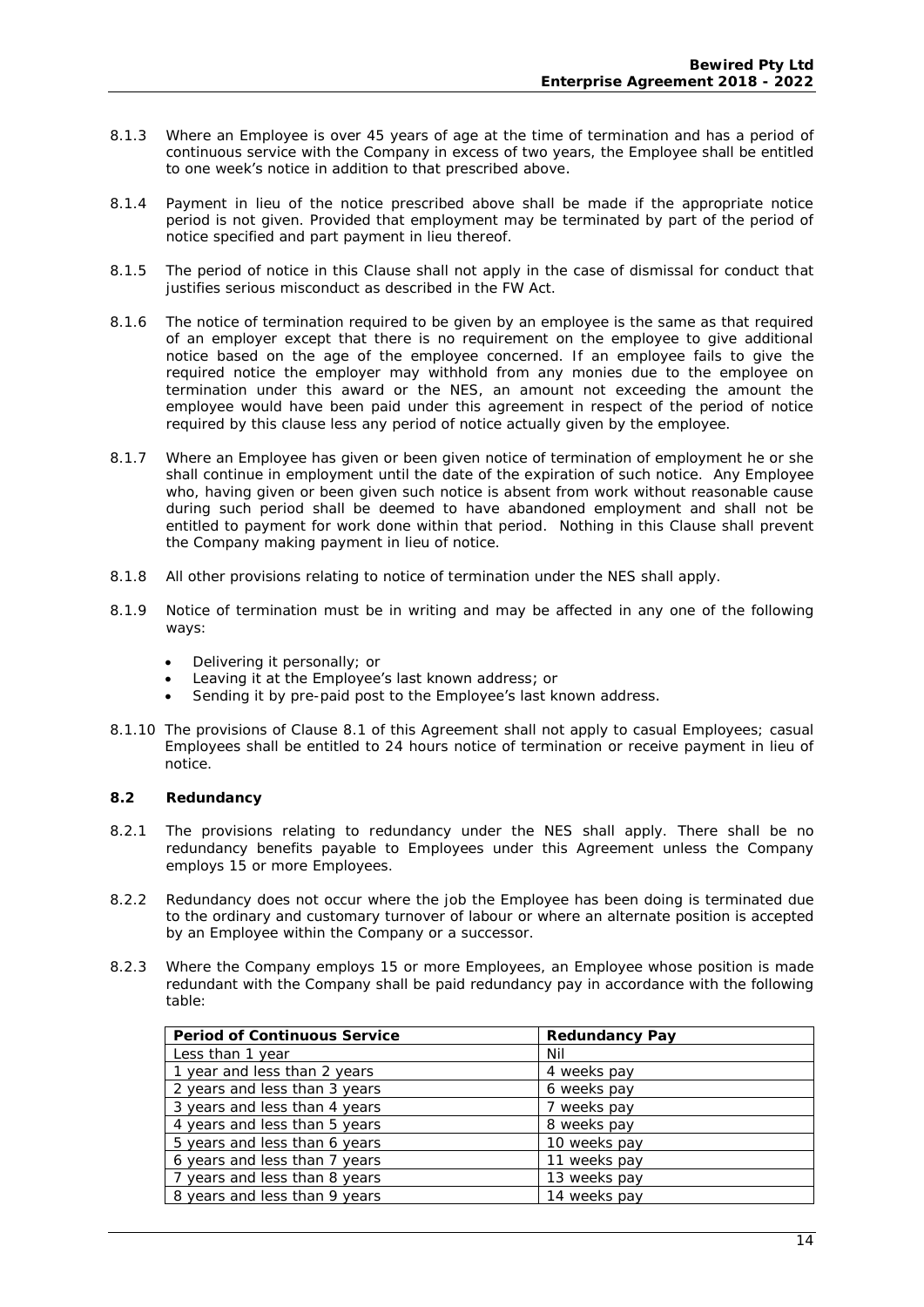| vears and less than 10 years | ks pav<br>weeks |
|------------------------------|-----------------|
| rs and over <sup>.</sup>     | 's pav          |
| vear                         | weeks           |

8.2.4 In calculating the number of Employees employed by the Company for the purposes of this Clause, the same formula under the FW Act shall be used.

#### **9 AGREED COMPANY POLICIES**

All Employees shall comply with any Company policies or procedures outlined within this Clause and in addition to other Company policies and procedures that may be established from time to time.

- **9.1 Performance and Flexibility Policy**
- 9.1.1 All Employees will work to the best of their ability and will perform such work as reasonably required by the Company within the bounds of the practical competence, training and safety of the Employee.
- 9.1.2 The Company will require flexibility of Employees with respect to work practices and work patterns including:
	- Acquiring knowledge and skills to operate and maintain the plant, vehicles and equipment proficiently and safely;
	- Undertaking work and duties as directed by the Company and consistent with the above;
	- Working a reasonable amount of additional hours (beyond 38 hours or an average of 38 hours per week) as required;
	- Working at any work site where the Company is contracted to undertake work; and
	- Complying with any site specific policies or instructions that are provided by clients or statutory authorities.
- **9.2 Inclement Weather Procedure**
- 9.2.1 In the event of inclement weather affecting a workplace or worksite, work will continue until the particular work being performed can no longer be done safely and efficiently.
- 9.2.2 Inclement weather under this Clause includes weather conditions such as heat, cold, rain, strong wind and any other abnormal weather conditions.
- 9.2.3 Whilst there is inclement weather, Employees will be required to:
	- Continue to work or relocate to alternative work (including under cover work on site).
	- Obtain materials and services for Employees working under cover where there is only minimal exposure to inclement weather.
	- When required, perform emergency and safety work. In addition, work on unexpected breakdowns which can be corrected in limited time duration.
- 9.2.4 Should only a portion of the site or workplace be affected by inclement weather, all other Employees not so affected shall continue working, regardless that some Employees may be entitled to cease work due to inclement weather.
- 9.2.5 If a halt to productive work occurs due to inclement weather, the Parties agree that Employees may be relocated to other unaffected sites or workplaces.
- 9.2.6 Where the above steps are not possible, affected Employees may be required to attend tool box meetings, work planning sessions or skills development activities.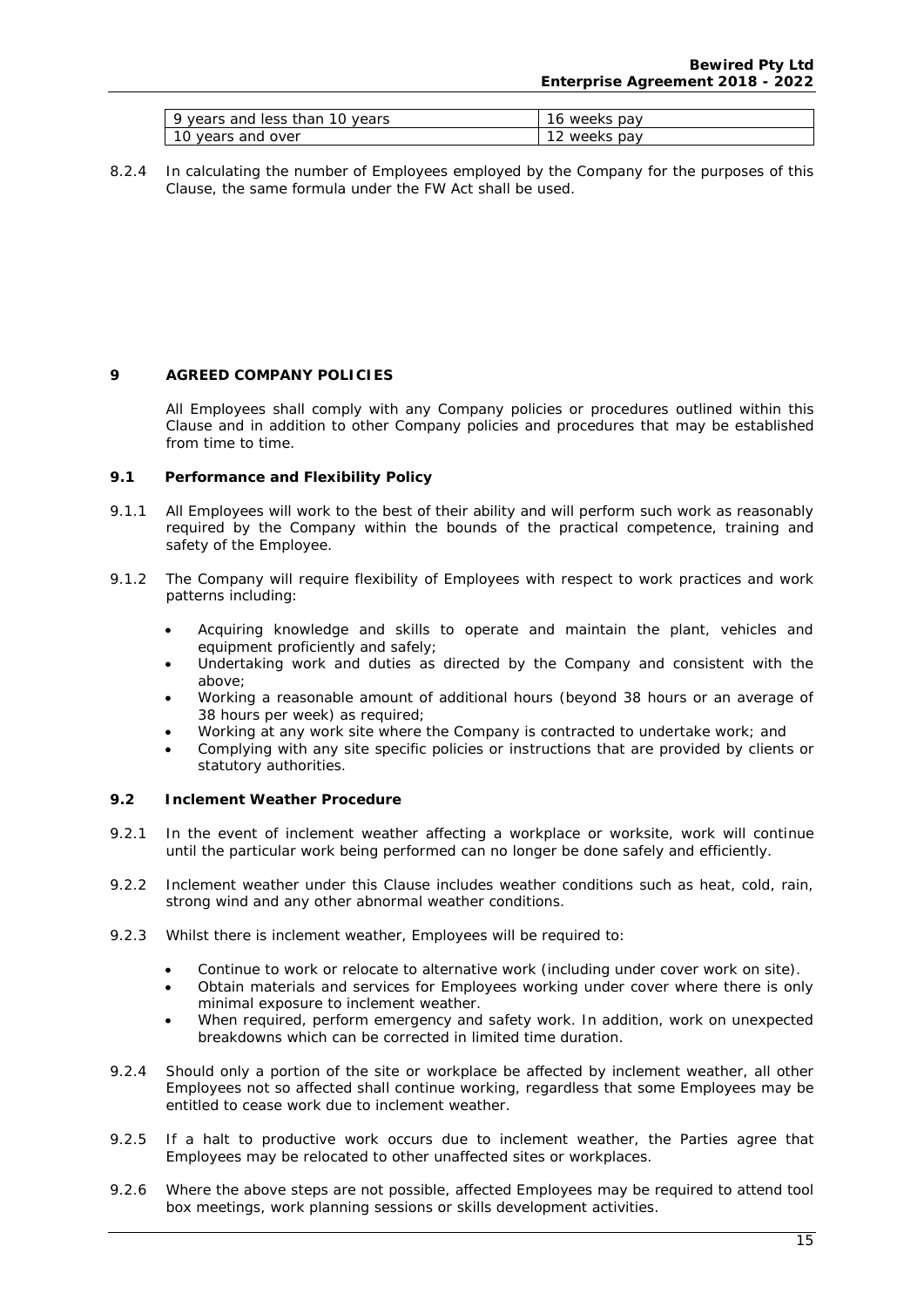**9.3 Transfer of Labour Procedure** 

If a halt to productive work occurs which is not the fault or the responsibility of the Company, the Parties agree that Employees can be relocated to other unaffected areas to continue productive work or to other sites if work is available. If Employees cannot be relocated or transferred, Employees may be stood down.

- **9.4 Mobile Telephones Policy**
- 9.4.1 Subject to other express individual written authorisation by the Company, personal mobile telephones are to be switched off during normal working time and are to only be used during unpaid breaks.
- 9.4.2 Personal calls are not to be received or made on Company mobile telephones during working time unless prior express individual written authorisation from the Company is first obtained.
- 9.4.3 An Employee agrees to reimburse the Company for any personal calls made by the Employee on Company mobile telephones. An Employee authorises the Company to deduct from any wages or entitlements payable or owing to the Employee any costs incurred by the Employee on Company mobile telephones as a result of the Employee making personal calls.
- **9.5 Motor Vehicles Policy**
- 9.5.1 It is an express condition of employment by the Company that all Employees hold and/or maintain a current Australian Drivers Licence. The Company, at its discretion, may terminate the employment of an Employee who does not hold, loses or fails to maintain a current Australian Drivers Licence where such an Employee is required as part of his/her duties to hold such a licence.
- 9.5.2 A copy of each Employee's current Australian Drivers Licence must be forwarded by the individual Employee to the Company on a six monthly basis, or otherwise as requested.
- 9.5.3 A Company vehicle (where applicable) may be provided for use during the performance of duties on behalf of the Company. Due to Australian Taxation Office requirements this Company vehicle is not permitted to be used for private purposes, other than driving to and from the first and last call of each day.
- 9.5.4 Employees are not to drive Company vehicles when they are unlicensed or when they are under the influence of alcohol or other drugs. Employees will be subject to immediate dismissal should this occur.
- 9.5.5 A fuel card may be supplied for purchases of fuel and oil only. All receipts are to be received by the Company by the Monday following the date of purchase.
- 9.5.6 No alterations or modifications are to be made to the Company vehicle without the express permission of the Company.
- 9.5.7 The Company vehicle is to be kept clean and serviced. Maintenance is to be carried out in accordance with the log book or as recommended by the selling dealer during the warranty period or the garage nominated by the Company.
- 9.5.8 It is the Employee's responsibility to operate and park the Company vehicle in a legal manner. The Employee will be responsible for the payment of any traffic infringements incurred.
- 9.5.9 If a Company vehicle is involved in an infringement whereby the Employee is not identified (e.g. speed or red light camera), it will be referred to the Employee to whom the Company vehicle is assigned. For this reason no other person should be permitted to drive the Company vehicle. In the unavoidable event that another person be required to drive the Company vehicle, such use should be noted and is the responsibility of the individual to whom the Company vehicle is assigned.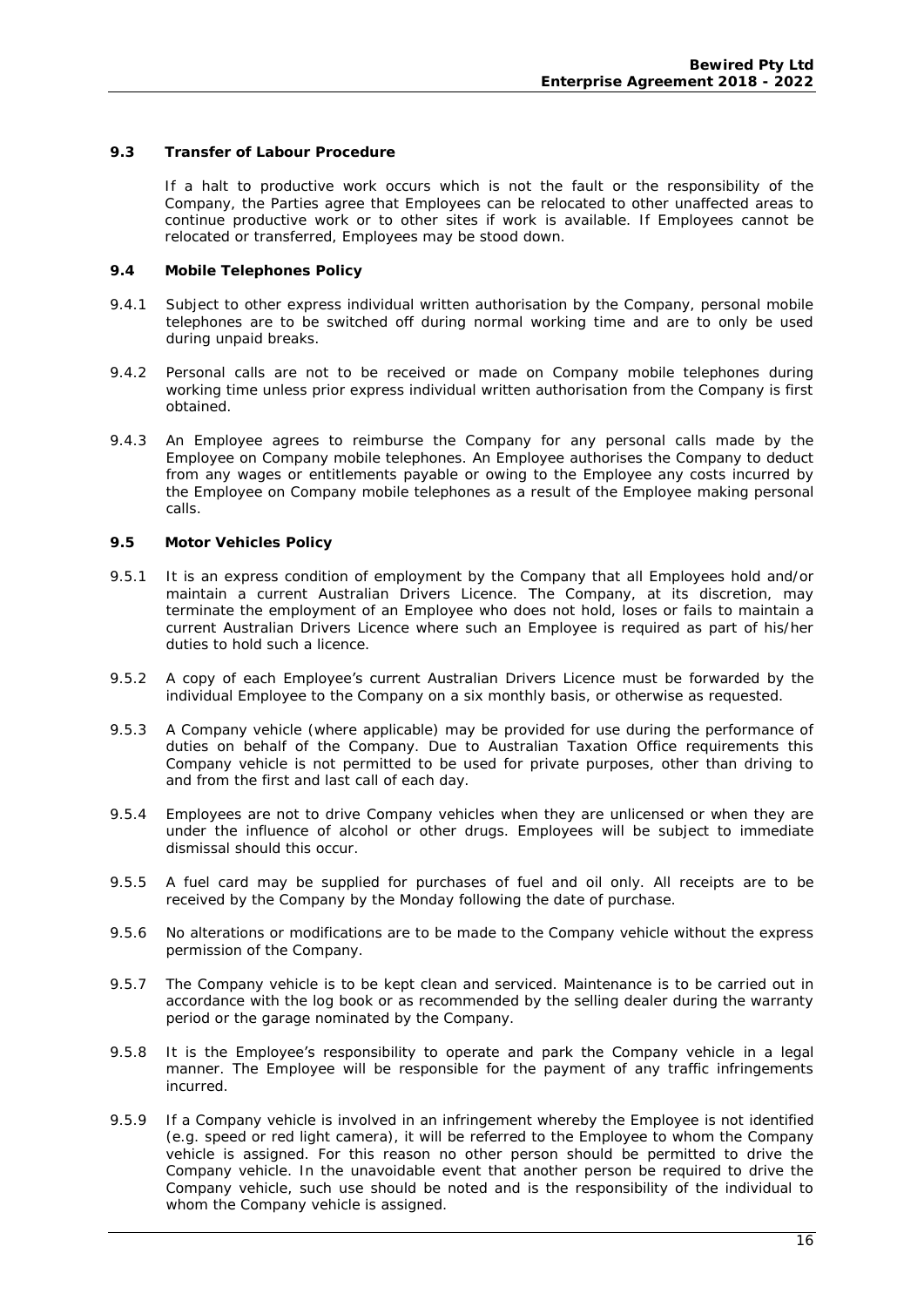- 9.5.10 No person other than an Employee of the Company shall be permitted to drive the Company vehicle, without the express permission of the Company.
- 9.5.11 Where a Company vehicle is involved in an accident and the Employee proven to be at fault, that Employee will be responsible for the payment of any non-recoverable insurance excess payments.
- **9.6 Stand Down Procedure**

Employees may be stood down without pay where the Company cannot provide useful work for a period exceeding two hours due to a reason outside of the Company's control, for example, due to a breakdown in machinery or loss of power.

**9.7 Occupational Health and Safety Policy** 

 The Parties acknowledge and agree that a safe and secure workplace is important, and that Employees will:

- Comply with all applicable occupational health and safety laws and regulations.
- Ensure the safety of themselves as well as other Employees or any other persons working at the workplace.
- Wear and use any safety and protective equipment or clothing provided.
- Comply with the Company's occupational health and safety practices and procedures or face disciplinary action, which may include termination of employment.
- Immediately report to the Company any accidents, incidents or hazards arising in the course of employment.
- **9.8 Drug and Alcohol Policy**
- 9.8.1 Drugs and alcohol affect the functioning of the body and mind and can increase the chances of having an accident in the workplace.
- 9.8.2 Substance intoxication and conversely withdrawal can negatively affect performance in a number of ways. Impaired or altered memory, concentration, physical coordination, balance, dexterity, reaction times and mood could all contribute to risks of accidents. There is evidence that this can occur at even low levels of intoxication and can have serious implications on the safe operation of workplace equipment especially mobile plants.
- 9.8.3 Employees who use drugs and alcohol and have known problems can cause injury to themselves and others and damage their physical and mental health. Both Employees and the Company have responsibilities in dealing with such issues.
	- All Employees must report for duty at the workplace in a condition capable of safely carrying out their allocated tasks.
	- Employees are required to notify the Company in a discreet manner if such incidents are evident in the workplace.
	- Employees taking prescription or over-the-counter medications that may impair performance are to advise the Company. Such advice will be treated confidentially.
- 9.8.4 An Employee who is considered to be under the influence of drugs or alcohol will be prevented from commencing or continuing to work whilst the Employee is considered to be incapable of performing safe work practices.
- 9.8.5 Testing for drugs and alcohol may be conducted on-site or at other nominated locations on a random selective basis, or following an incident, or where there is a reasonable suspicion that an Employee is in breach of this policy. Testing will be conducted by a registered medical practitioner (or other appropriate authority) of the Company's nomination. The reasonable costs of such testing shall be borne by the Company.
- 9.8.6 Employees who test positive or otherwise are observed to be in breach of this policy will be encouraged to seek counselling and rehabilitation. Ongoing issues relating to inappropriate drug or alcohol use may result in disciplinary procedures or termination.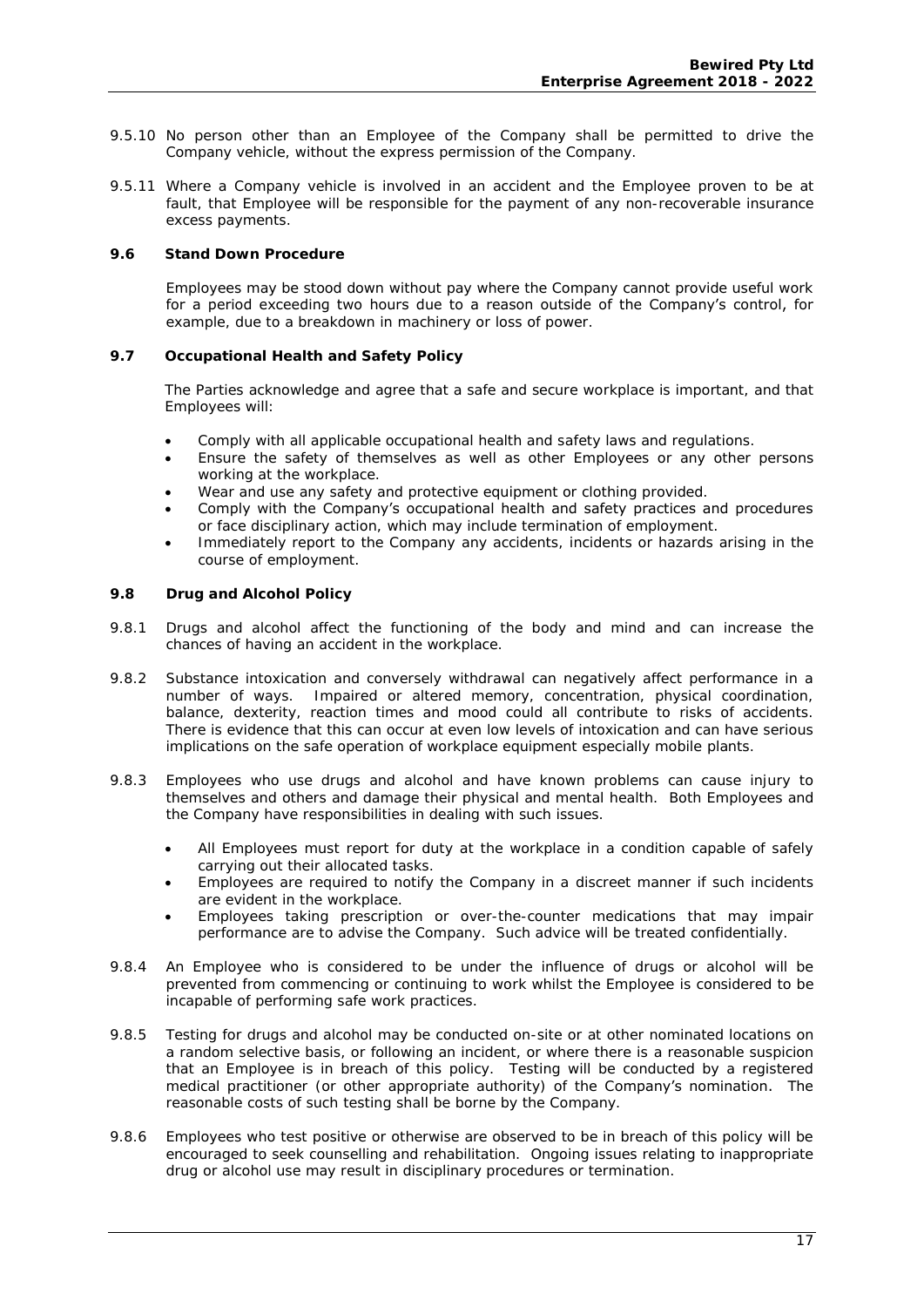#### **10 DISPUTE SETTLEMENT PROCEDURE**

- 10.1 Both the Company and the Employee(s) have the freedom of choice to appoint or nominate any other person, association or organisation to accompany or represent them during any stage of a dispute.
- 10.2 The Parties agree that one of the fundamental objectives of this Agreement is to eliminate lost time in the event of a dispute. Further, the Parties agree that it is in the best interests of both Parties to achieve prompt resolution of disputes arising under this Agreement, including those that arise in relation to the NES, directly between the Employee(s) concerned and the Company.
- 10.3 The Parties agree to adhere to the following procedure to achieve the prompt resolution of disputes:
	- In the event of the Employee(s) experiencing a difficulty or concern the Employee(s) should raise the matter with the immediate supervisor who will make every effort to resolve the matter.
	- If the matter cannot be resolved it will be referred to the relevant manager.
	- If the matter cannot be resolved by the manager the Employee(s) should refer the matter directly to the Company's Director who will discuss and resolve the matter.
	- Where a matter cannot be resolved in accordance with the above, nothing shall prevent either party from referring the matter to the Fair Work Commission (FWC) for conciliation. If the matter cannot be resolved through the conciliation process then it must be referred to FWC for arbitration.
	- The Parties agree that any arbitrated decision of FWC is binding.
	- All steps above must be fully exhausted before this referral may occur.
	- Any decision of FWC must not be inconsistent with the Victorian and/or National Code of Practice for the Construction Industry, the Implementation Guidelines for the Victorian and/or National Code of Practice for the Construction Industry, or any legislative obligations.
- 10.4 While the above procedure is being followed the Parties agree to ensure that:
	- Industrial action does not take place.
	- Work is to continue as normal without detriment to any of the Parties.

#### **11 FLEXIBILITY ARRANGEMENTS**

- 11.1 To meet the genuine needs of the Company and individual Employees the Parties may agree to vary the application of this Agreement in relation to the following terms of the Agreement:
	- Hours of work;
	- Overtime rates of pay;
	- Penalty rates of pay;
	- Allowances; and
	- Annual leave loading.
- 11.2 The Company must ensure that any individual flexibility arrangements:
	- Be about matters that would be permitted matters if the arrangement were an enterprise agreement; and
	- Not include a term that would be an unlawful term if the arrangement were an enterprise agreement.
- 11.3 Any individual flexibility arrangement must be genuinely agreed to by the Company and the Employee.
- 11.4 The Company must ensure that any individual flexibility arrangement agreed to must result in the Employee being better off overall than the Employee would have been if no individual flexibility arrangement were agreed to.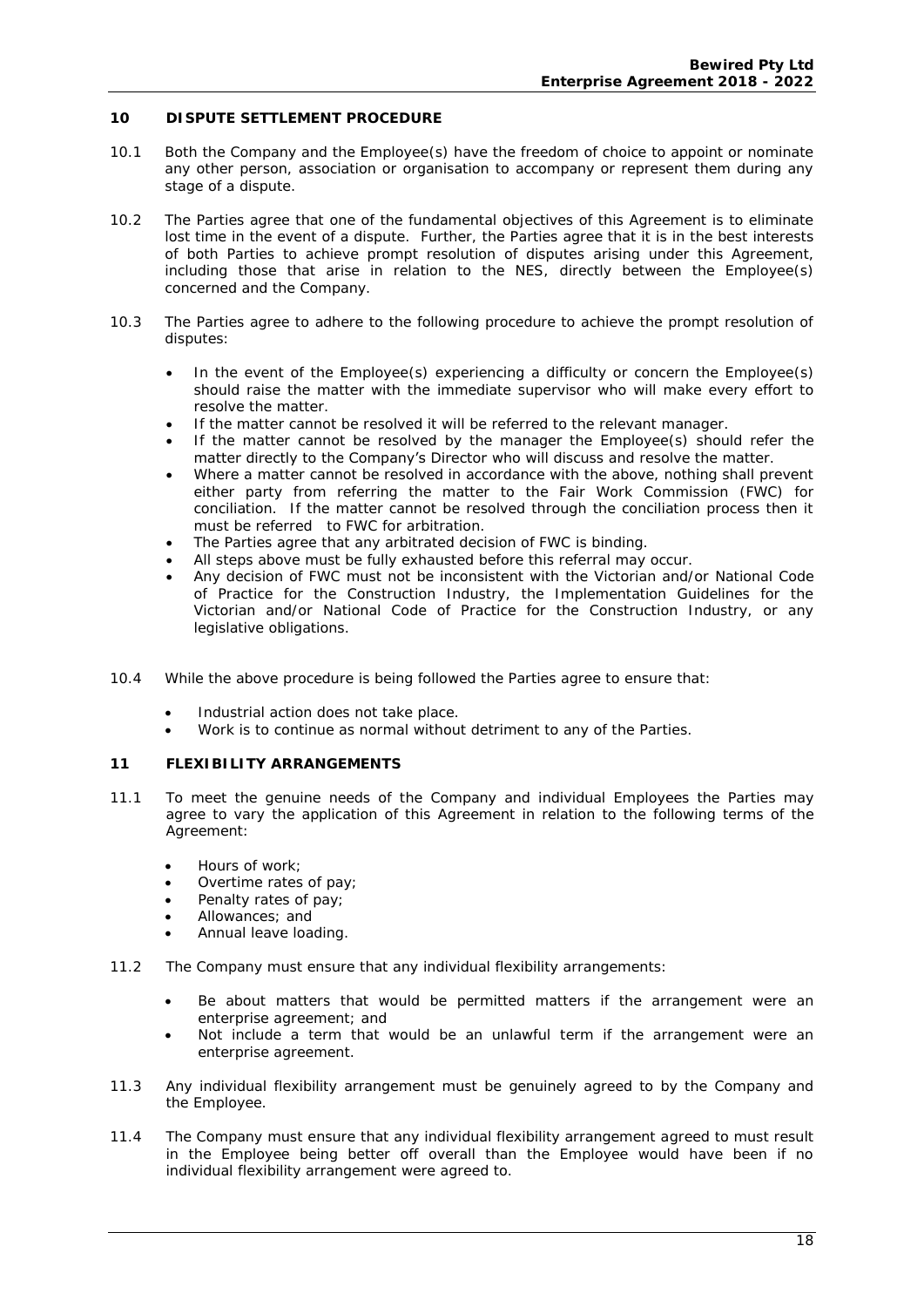- 11.5 The Company must ensure that any individual flexibility arrangement agreed to by the Company and Employee does not require the approval, or consent by another person.
- 11.6 The individual flexibility arrangement must be able to be terminated:
	- By either the Employee, or the Company, giving written notice of not more than 28 days; or
	- By the Employee and the Company at any time if they agree, in writing, to the termination.
- 11.7 The Company must ensure that any individual flexibility arrangement:
	- Is agreed in writing and signed by the Company and the Employee; and
	- If the Employee is under 18 years of age, is also signed by a parent or guardian of the Employee; and
	- A copy of the individual flexibility arrangement agreed to must be given to the Employee within 14 days after it is agreed to.

#### **12 CONSULTATION TERM**

- 12.1 This term applies if:
	- The Company has made a definite decision to introduce a major change to production, program, organisation, structure, or technology in relation to its enterprise; or
	- The Company proposes to introduce a change to the regular roster or ordinary hours of work of employees, and;
	- The change is likely to have a significant effect on Employees of the Company.
- 12.2 The Company must notify the relevant Employees of the decision to introduce the major change.
- 12.3 The relevant Employees may appoint a representative for the purposes of the procedures in this term.
- 12.4 If:
	- The relevant Employees appoint a representative for the purposes of consultation; and
	- The Employees advise the Company of the identity of the representative; then
	- The Company must recognise the representative.
- 12.5 As soon as practicable after making its decision, the Company must discuss with the relevant Employees:
	- The introduction of the change;
	- The effect the change is likely to have on the Employees; and
	- Measures the Company is taking to avert or mitigate the adverse effect of the change on the Employees.
- 12.6 For the purposes of the discussion, the Company must provide, in writing, to the relevant Employees:
	- All relevant information about the change including the nature of the change proposed;
	- Information about the expected effects of the change on the Employees; and
	- Any other matters likely to affect the Employees.
- 12.7 However, the Company is not required to disclose confidential or commercially sensitive information to the relevant Employees.
- 12.8 The Company must give prompt and genuine consideration to matters raised about the major change by the relevant Employees.
- 12.9 If a term in this Agreement provides for a major change to production, program, organisation, structure or technology in relation to the enterprise of the Company, the requirements set out in Clauses 12.2, 12.3 and 12.5 are taken not to apply.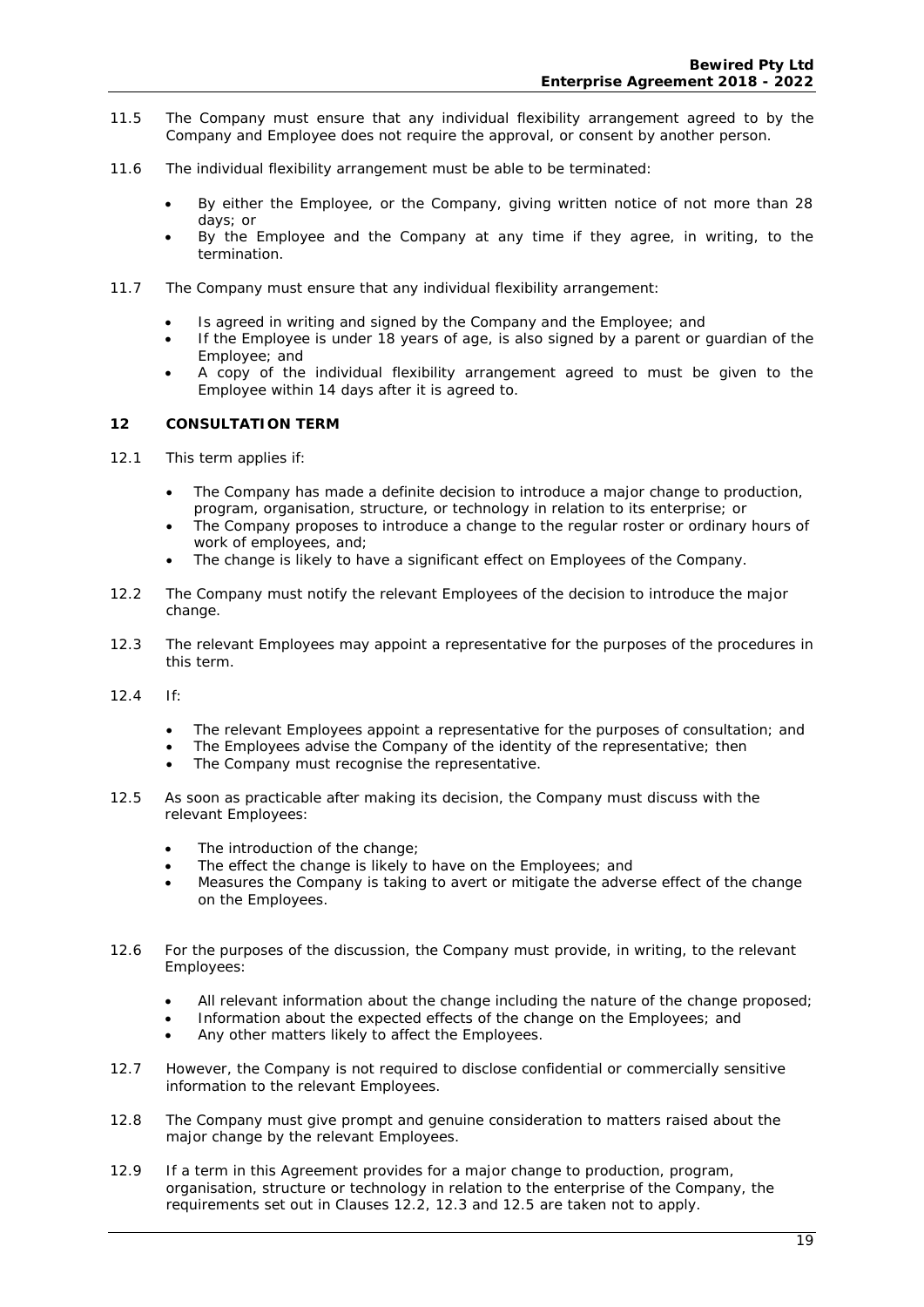- 12.10 In this term, a major change is likely to have a significant effect on Employees if it results in:
	- The termination of the employment of Employees; or
	- Major change to the composition, operation or size of the **Company'**s workforce or to the skills required of Employees; or
	- The elimination or diminution of job opportunities (including opportunities for promotion or tenure); or
	- The alteration of hours of work; or
	- The need to retrain Employees; or
	- The need to relocate Employees to another workplace; or
	- The restructuring of work.
- 12.11 In this term, relevant Employees mean the Employees who may be affected by the major change.
- 12.12 Where the Company proposes to change an employee's regular roster or ordinary working hours (except where the employee has irregular working hours), the employer must:
	- Consult with the affected employee(s) and their representatives, if any, about the proposed change
	- Provide the affected employee(s) and representatives, if any, with information about the proposed change
	- Invite the affected employee(s) and representatives, if any, to provide their views about the proposed change (including any impact to family responsibilities)
	- Give consideration to the views of the affected employee(s) and their representatives, if any

#### **13. TRAINING**

- 13.1 The Company will pay for the reasonable costs of an Employee undertaking training or further education subject to Clauses 13.2 through 13.7.
- 13.2 Employees may be directed by the Company to attend training or further education during working hours and/or outside of working hours and/or in addition to working hours.
- 13.3 Where the Company directs Employees to attend training or further education, Employees will attend such training or further education either during working time and/or in addition to their 38 hour week. The Company will pay all the costs of this training or further education and pay Employees at ordinary time rates for their time spent in attendance. Notwithstanding anything else in this Agreement, under no circumstances will an Employee receive overtime payments for attendance at any training or further education at any time.
- 13.4 Where the Company does not direct an Employee to attend training or further education, the decision as to whether the Employee shall be paid for Employee's attendance at such training or further education, is at the sole discretion of the Company.
- 13.5 Where an Employee requests the Company to pay course fees for training or further education which the Company considers is not relevant to its needs, the Company may still agree to pay the course fees for such training or further education, however the Employee shall attend the training or further education outside of normal working hours and the Employee will not be paid any wages or other monies by the Company for their attendance at such training or further education.
- 13.6 Employees agree to reimburse the Company, where the Company pays the course fees for training or further education and such an Employee fails to satisfactorily progress in this training or further education (e.g. where an Employee fails a TAFE unit, he/she agrees to reimburse the Company for the cost of that failed unit).
- 13.7 Where the Company pays the course fees for training or further education and an Employee resigns from or abandons their employment, the Employees agree to reimburse the Company for the costs of training or further education incurred in the period six months prior to the resignation.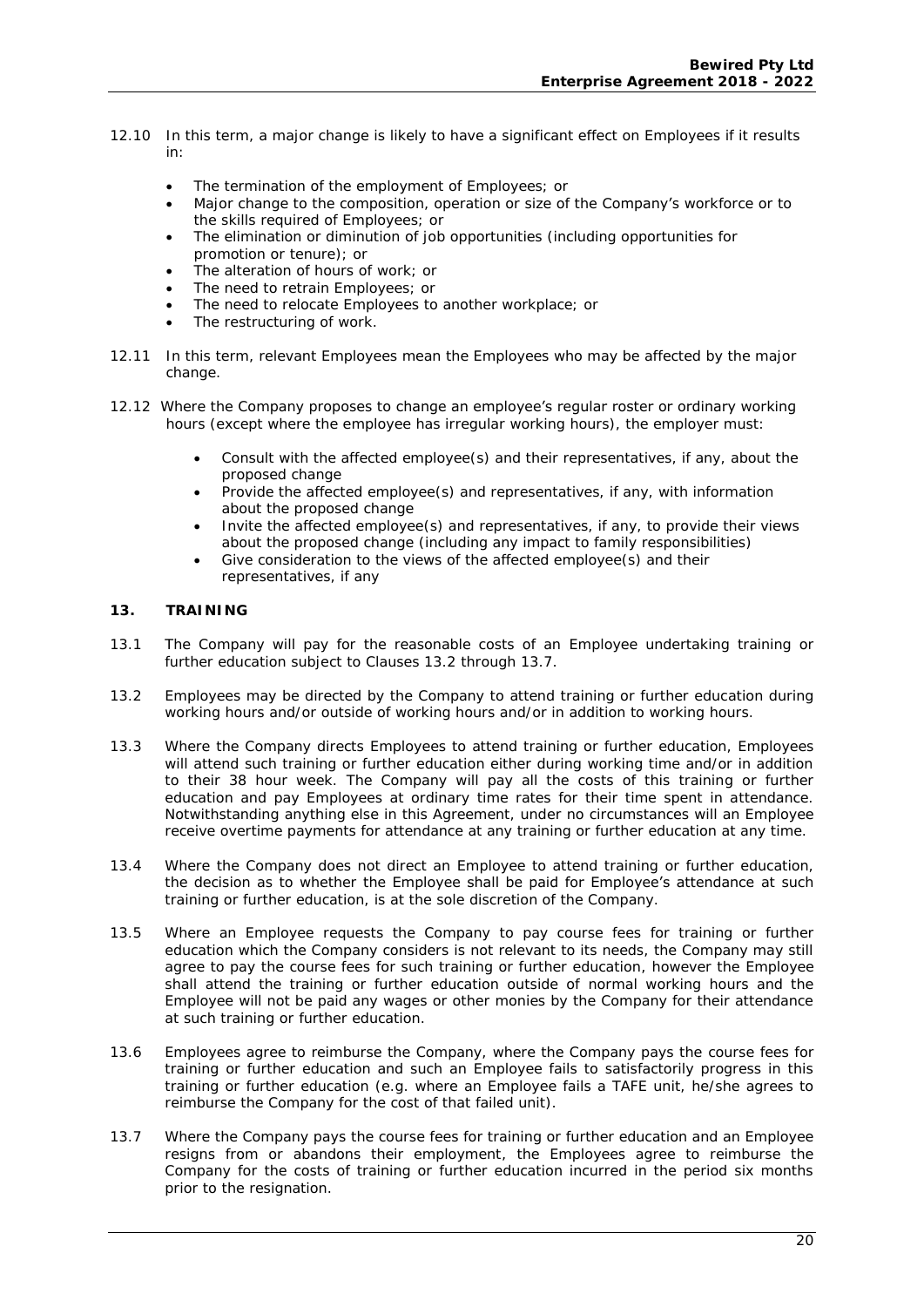#### **14 APPRENTICES**

- 14.1 Employees engaged on apprenticeships or traineeships are engaged as fixed term Employees for the duration of those apprenticeships or traineeships. During that time, they are entitled to all the benefits of full time employment, provided that this Clause overrides any contradictory Clause in this Agreement.
- 14.2 Notwithstanding any provisions of this Agreement, should the apprenticeship or traineeship and/or training contract be cancelled, either by expiry or for other reasons, the Employee will also be terminated.
- 14.3 Training for the apprentice or trainee shall be in accordance with the Employee's applicable apprentice training schedule.
- 14.4 Apprentices attending technical colleges, schools, registered training organisations or TAFE and presenting reports of satisfactory progress must be reimbursed by the Company all enrolment fees, but not books or other materials, paid by the apprentice less any amount paid to the apprentice for reimbursement of these fees by a Federal or State government department.
- 14.5 Where an apprentice or trainee absents himself or herself from work on unauthorised leave, the period of the apprenticeship or traineeship shall be extended by such period of unauthorised leave.
- 14.6 In the event that the Parties are in dispute over any matter relating to an apprentice or trainee, the Parties agree to raise the matter with each other in the first instance. If the Parties are unable to resolve the matter, it is agreed that the matter will be referred to the relevant Department of Education and Training for assistance.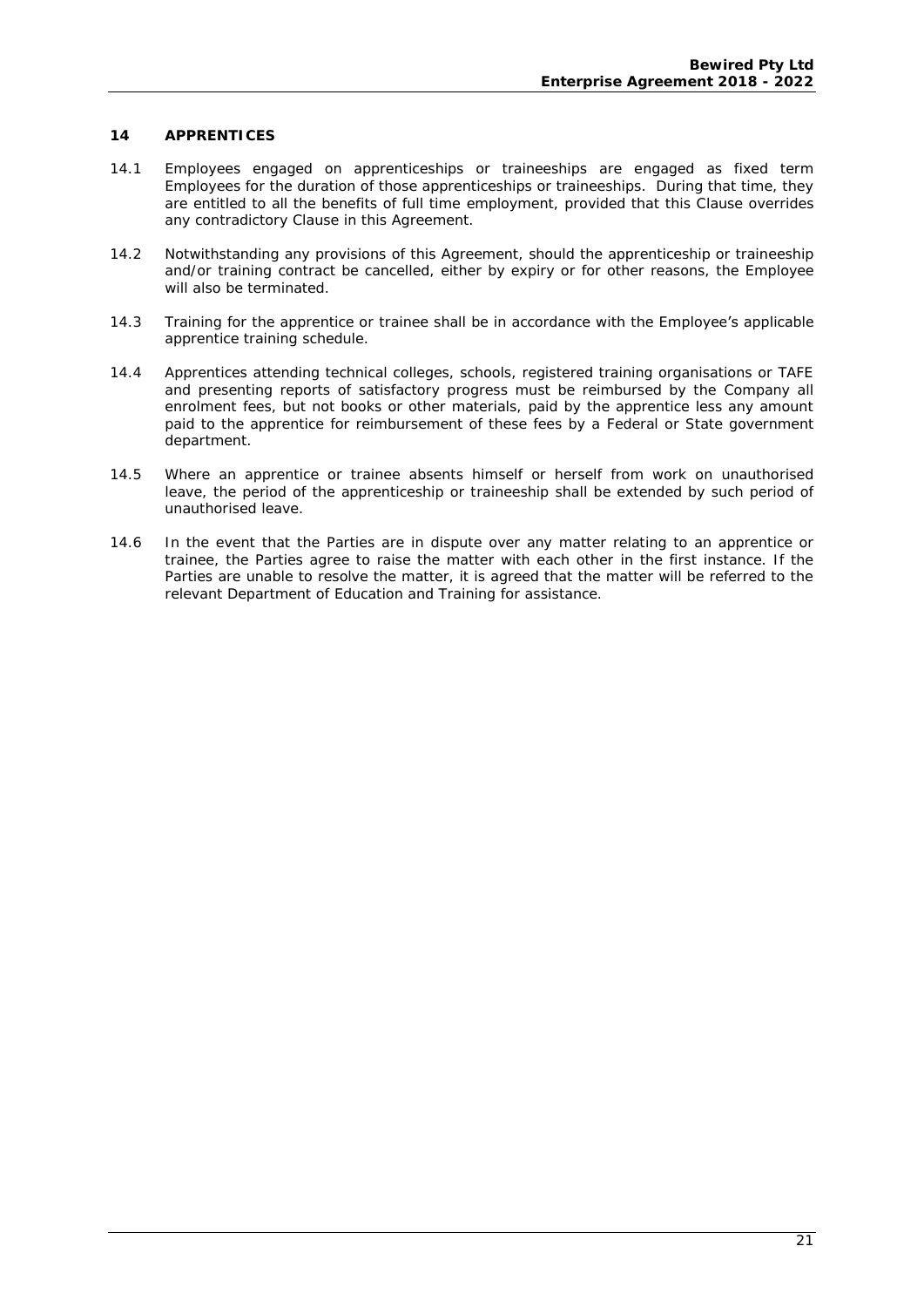#### **15. ENDORSEMENT OF AGREEMENT**

| Signed:                 |                                |
|-------------------------|--------------------------------|
| Date:                   | 2018                           |
| Name in full (printed): | Brad ERICSON                   |
| Position title:         | DIRECTON                       |
| Address:                | 6 Castlemaine due, Egnesbury.  |
| Witnessed by:           |                                |
| Witness name in full:   | Ericson<br>Ke <sub>1</sub>     |
| Address:                | 6 Castlemaine Drive, Eynesbury |

#### 15.1 Signed for and on behalf of the **Company**

#### 15.2 Signed for and on behalf of the **Employees**

| Signed:                 | PARCIE Aboly Alma              |
|-------------------------|--------------------------------|
| Date:                   | 79/2018                        |
| Name in full (printed): | Tracke Hooley - Husin          |
| Position title:         | Sthin                          |
| Address:                | 13 Park lane Nelton West       |
| Witnessed by:           |                                |
| Witness name in full:   | Kelly Ericson                  |
| Address:                | 6 Castlemanne Drive, Eynosbury |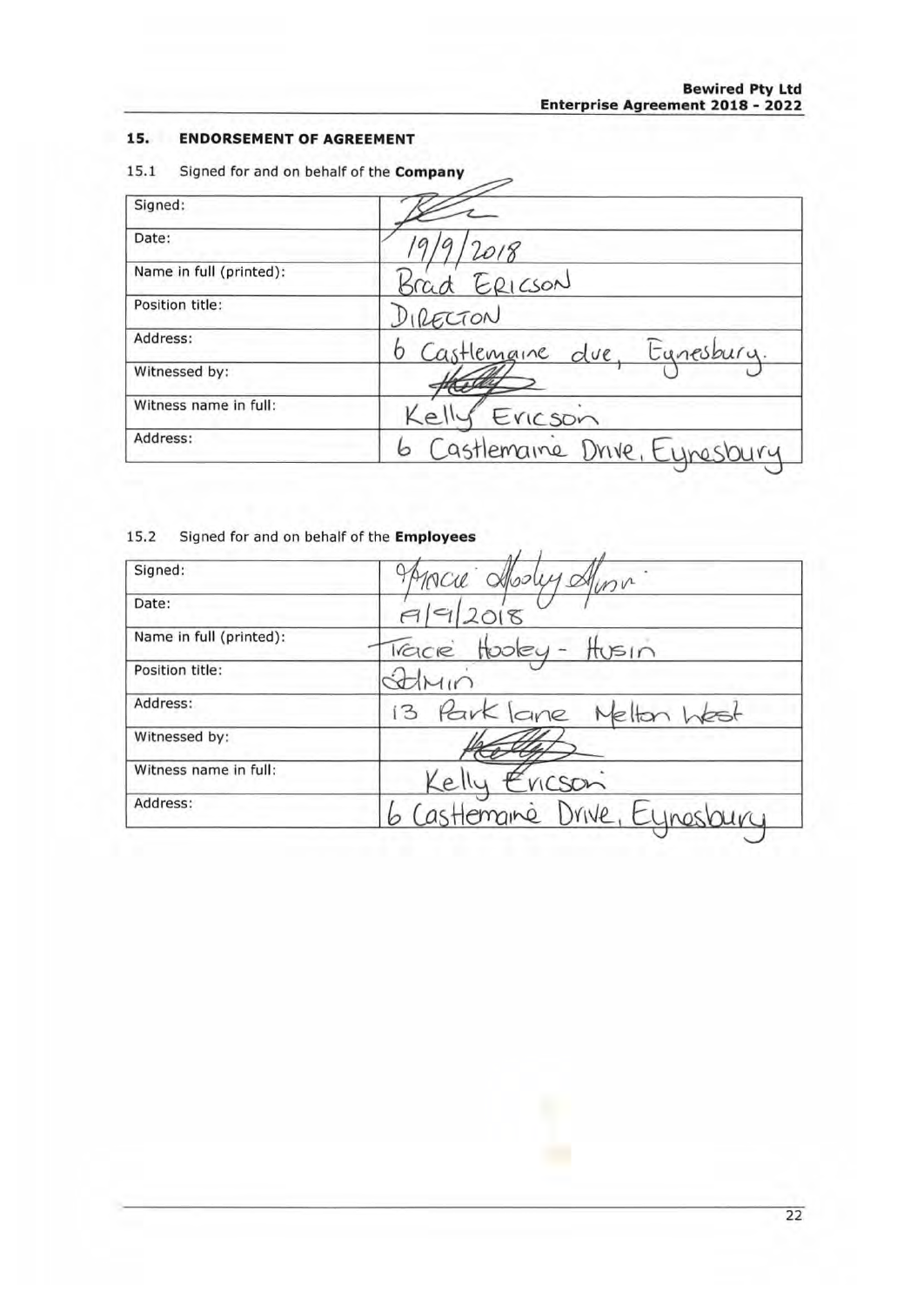### **SCHEDULE A - CLASSIFICATION STRUCTURE**

- **A.1 Electrical Worker Grade 1**
- A.1.1 An Electrical Worker Grade 1 is a labourer not otherwise provided for in this Agreement, who is doing labouring work and employed as such.
- **A.2 Electrical Worker Grade 2**
- A.2.1 An Electrical Worker Grade 2 is an Employee who is engaged in assisting a tradesperson, provided that such assistance must not include the work of a tradesperson.
- A.2.2 Without limiting the scope of the work, an Employee may perform the following tasks to the level of the Employee's training:
	- Unskilled tasks as directed
	- Cut ducting, unistrut, conduit and other cable or support systems to specified lengths
	- Paint cable trays, ducts and conduits
	- Chase walls as marked by a tradesperson
	- The clearance of vegetation in the vicinity of overhead power distribution lines
- **A.3 Electrical Worker Grade 3**
- A.3.1 An Electrical Worker Grade 3 is an Employee who works under direction and may be required to perform the work of an Electrical Worker Grade 2.
- A.3.2 Without limiting the scope of the work, the Employee may perform the following tasks to the level of the Employee's training:
	- Store work
	- Drive or operate the Company's vehicles, machinery, plant or equipment incidental to the Employee's primary task or functions
	- Inspect and test fire alarm or security alarm equipment

Alternatively, the Employee works under the supervision of a tradesperson or electronics serviceperson to:

- o Install radio, communications and related equipment including antenna
- o Install fire alarm or security alarm equipment
- o Install data and communication cabling
- A.3.3 Provided that the Employee must not undertake tasks requiring the skills of a tradesperson.
- **A.4 Electrical Worker Grade 4**
- A.4.1 An Electrical Worker Grade 4 is an Employee who has worked for not less than one year in the industry or holds the equivalent experience
- A.4.2 Without limiting the scope of the work, the Employee may perform the following tasks to the level of the Employee's training:
	- Scaffolding or rigging
	- Ordering and purchasing materials for an electrical store

Alternatively, if the Employee has worked for not less than one year as an Electrical Worker Grade 3 or has the equivalent experience in the installation of electronics equipment and works under the minimum supervision of a tradesperson or electronics serviceperson to:

- o Install radio, communications and related equipment including antenna
- o Install fire alarm or security alarm equipment
- o Install, terminate and test data and communication cabling
- o Inspect and test fire alarms or security alarm equipment involving a range of responsibility beyond that of an Electrical Worker Grade 3 and works without assistance and supervision.
- A.4.3 Provided that the Employee must not undertake tasks requiring the skills of a tradesperson.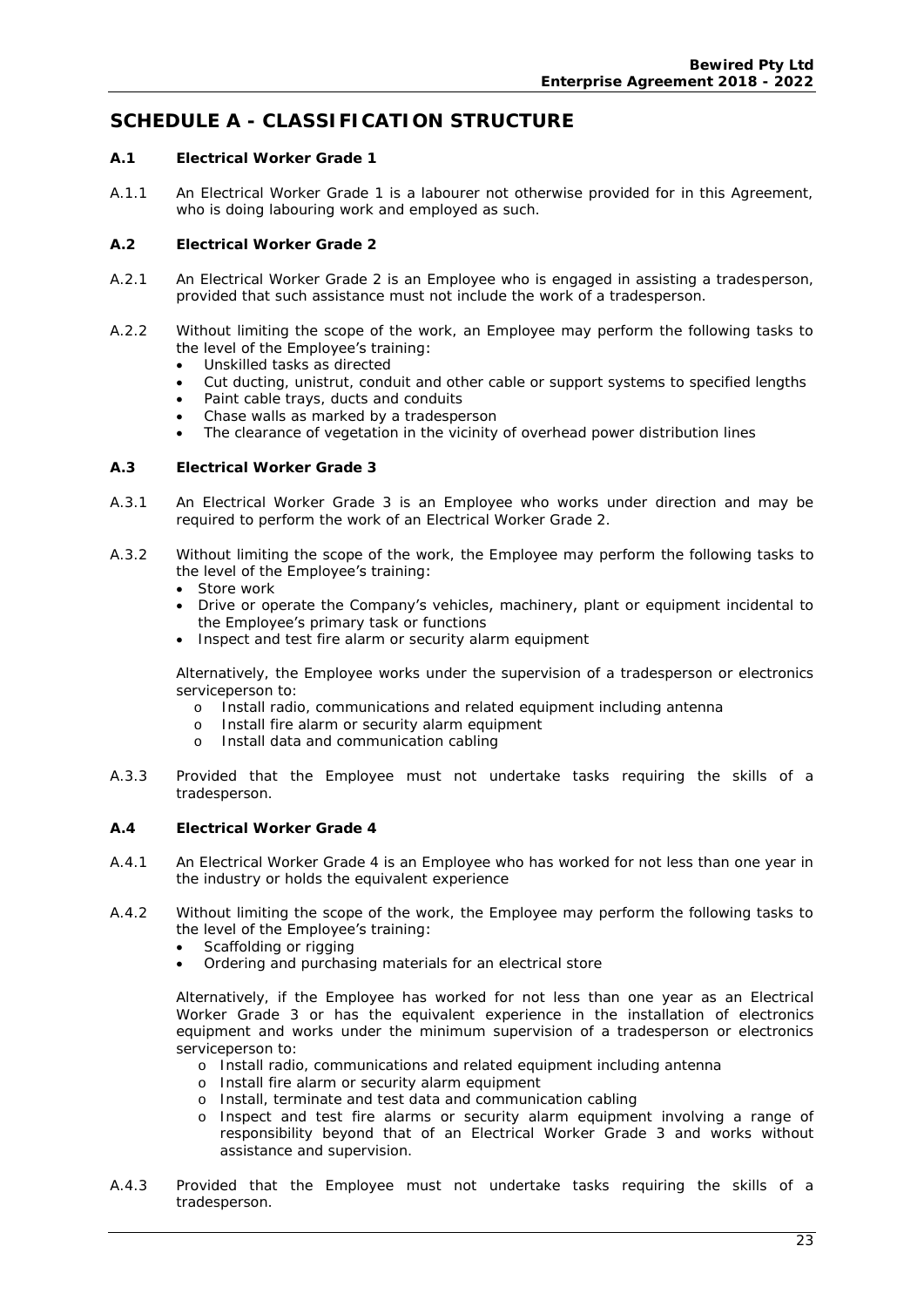- **A.5 Electrical Worker Grade 5**
- A.5.1 An Electrical Worker Grade 5 is an Employee employed to use the skills acquired through the training specified below and is an Employee who:
	- Holds a trade certificate or tradesperson's rights certificate, in an electrical trade
	- Holds an AQF Certificate Level 3 in Electrotechnology in one of the following:
		- o Systems electrician
		- o Assembly and servicing
		- o Building services
		- o Communications
		- o Computer systems
		- o Data communications
		- o Entertainment and servicing
		- o Scanning
	- Has successfully completed an appropriate trade course or who has otherwise reached an equivalent standard of skills and knowledge in communications or electronics
	- Has successfully completed an appropriate instrumentation trade course or an AQF Certificate Level 3 in Electrotechnology Instrumentation
	- Holds an appropriate electrical/refrigeration/air-conditioning trade certificate or an AQF Certificate Level 3 in Electrotechnology Refrigeration and Air-Conditioning
	- Has successfully completed an appropriate trade course in line work or cable jointing, or an AQF Certificate Level 3 in Transmission Powerline or ESI Distribution Powerline or has otherwise reached an equivalent standard of skills and knowledge.

#### **Level 1 (equal to a Clerical Assistant Grade 1)**

- Typically a new recruit who has limited, relevant experience
- Works under close direction usually on reception/switchboard
- Maintains basic records, filing, collating, photocopying
- Handles and distributes mail including messenger service
- Recording, batching, checking and batching of accounts, invoices, orders, store requisitions
- Operate general office equipment including keyboard and other allied equipment

**Level 2 (equal to a Clerical Officer Grade 2)** 

- Typically an employee who has had sufficient experience and/or training to carry out their duties under general direction
- In addition to level 1 responding to enquiries as appropriate and use of interpersonal skills
- Word processing skills and the ability to use a word processing software package to create, format, edit, correct, print and save text documents
- Stenographer employed to take shorthand and to transcribe by means of keyboard equipment
- Maintain records and journals relating to reconciliation of accounts, incoming/outgoing cheques, invoices, debit/credit items, payroll data and letters
- Arrange routine travel bookings and itineraries, make appointments
- Provide general advice and information on the organisation's products and services

**Level 3 (equal to a Clerical Officer Grade 3)** 

- Typically an employee who has achieved a standard to perform specialised or nonroutine and so only requires general guidance or direction
- Is expected to be able to train level 1 or 2 employees
- Prepare cash payment summaries, banking report and bank statements, calculate and maintain wage and salary records, follow credit referral procedures, post journals to ledgers
- Provide specialised advice and information on the organisation's products and services
- Arrange travel bookings and itineraries, make appointments, screen telephone calls, respond to invitations, organise internal meetings on behalf of executives
- Application of specialist terminology/processes in professional offices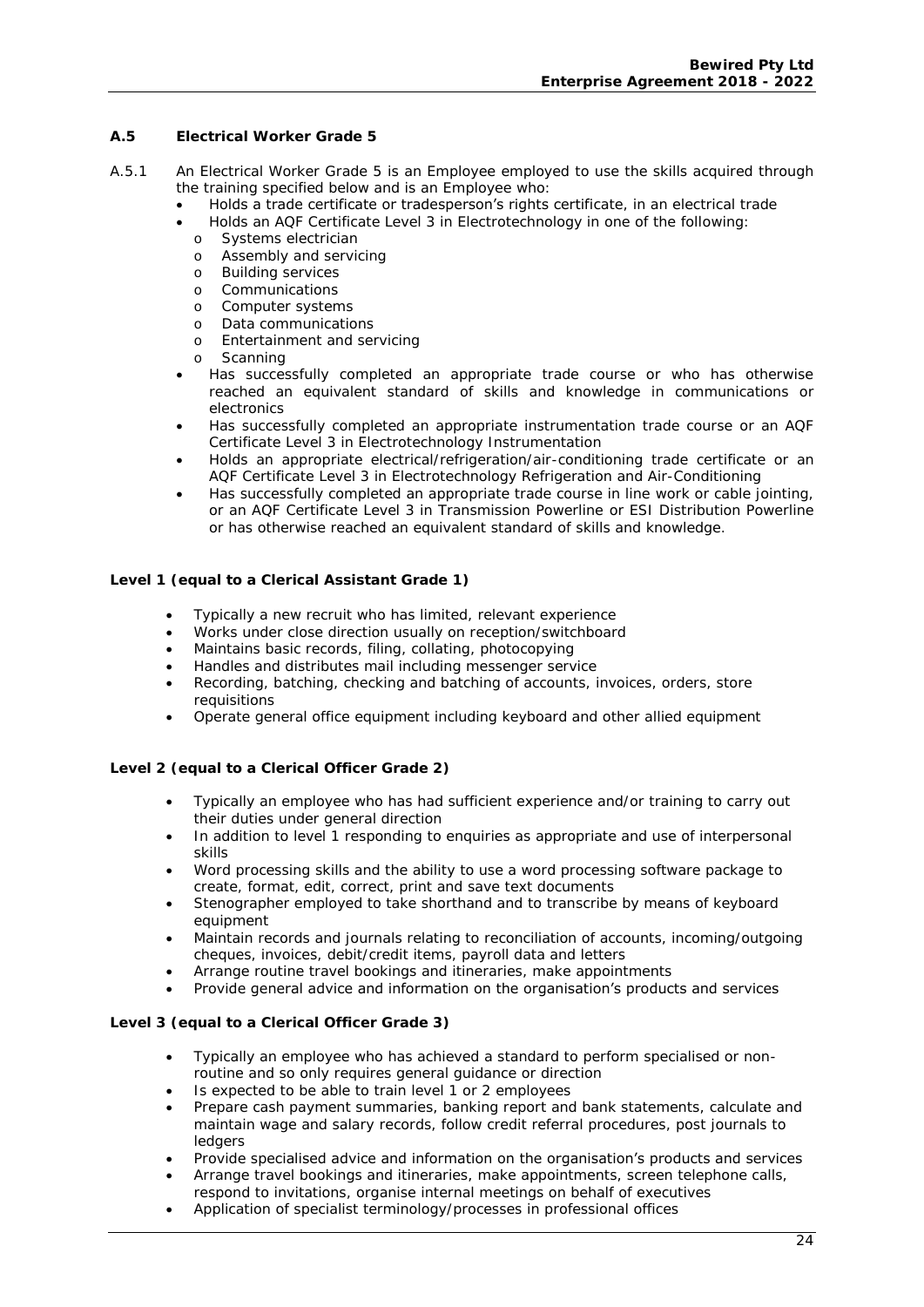**Level 4 (equal to a Clerical Officer Grade 4, Administration Officer Grade 5)** 

- Typically an employee who achieved a level of organisation or industry specific knowledge sufficient for them to give advice and/or information to the organisation and clients in relation to specific areas of their responsibility. Require only limited guidance or direction and would normally report to more senior staff as required
- Supervision and training of employees in lower levels in terms of responsibility for the allocation of duties, coordinating work flow, checking progress, quality of work and resolving problems
- Exercise initiative, discretion and judgment in the performance of their duties
- Secretarial/executive support services such as maintaining executive diary, attending executive/organisational meetings and taking minutes, establishing and/or maintaining current working and personal filing systems for executives, answering executive correspondence from verbal or handwritten instructions
- Able to prepare financial/tax schedules, calculating costings and/or wage and salary requirements, completing personnel/payroll data for authorization, reconciliation of accounts to balance
- Advice on employment conditions, workers compensation procedures and regulations, superannuation entitlements, procedures and regulations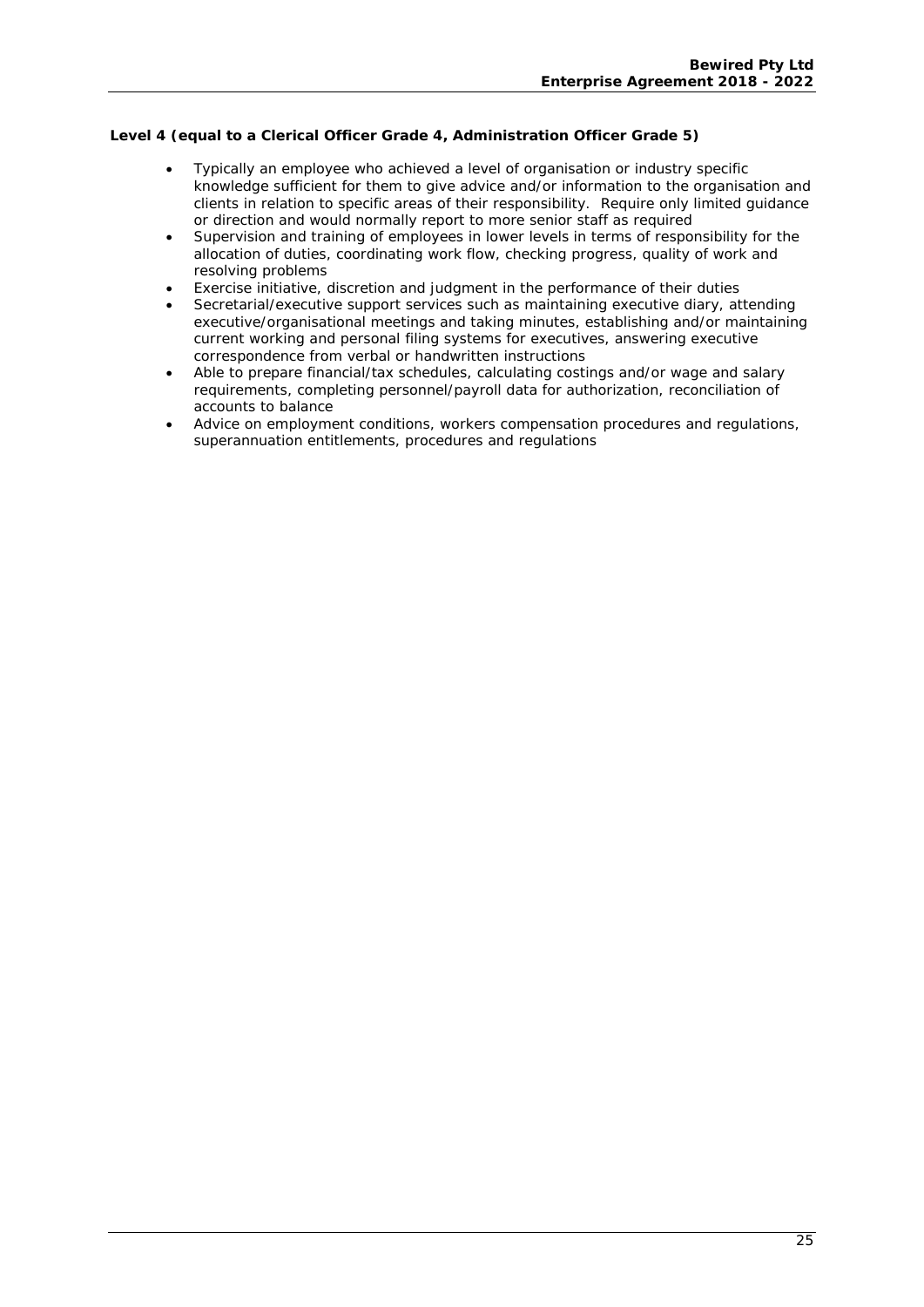#### **SCHEDULE B - ORDINARY HOURLY RATES OF PAY (Electrical Workers)**

The following ordinary hourly rates of pay are inclusive of all allowances referred to in Clause 5.1.9, but not those specified in Schedule C of this Agreement.

The rates below shall apply as a minimum for the life of the Agreement for the calculation of Employee remuneration, and for any calculation of Employee redundancy pay, paid personal leave and paid annual leave entitlements.

**NOTE: No Employee, including apprentices, will suffer a reduction in take home pay as a result of this Agreement being approved.** 

| <b>EW Grade</b> | 1 July 2018    | l July 2019 | 1 July 2020 | 1 July 2021 |
|-----------------|----------------|-------------|-------------|-------------|
| EW 1            | $$2^{\degree}$ | \$22        | \$23        | \$24        |
| EW <sub>2</sub> | \$22           | \$23        | \$24        | \$25        |
| EW <sub>3</sub> | \$22.50        | \$23.50     | \$24.50     | \$25.50     |
| EW <sub>4</sub> | \$23           | \$24        | \$25        | \$26        |
| EW5 B Grade     | \$25           | \$26        | \$27        | \$28        |
| EW5 A Grade     | \$ 33          | \$34        | \$ 35       | \$ 36       |

**Electrical Workers rates of pay from first full pay period of 1 July each year** 

**Electrical Apprentices rates of pay from first full pay period of 1 July each year** 

| Year of              | 1 July 2018 | 1 July 2019 | 1 July 2020 | 1 July 2021 |
|----------------------|-------------|-------------|-------------|-------------|
| apprenticeship       |             |             |             |             |
| 1 <sup>st</sup> Year | \$14.50     | \$15.50     | \$16.00     | \$16.50     |
| 2 <sup>nd</sup> year | \$16.50     | \$17.50     | \$18.00     | \$18.50     |
| 3rd year             | \$17.50     | \$18.50     | \$19.00     | \$19.50     |
| 4 <sup>th</sup> year | \$21.00     | \$22.00     | \$22.50     | \$22.50     |

**Adult Electrical Apprentices rates of pay from ffpp of 1 July each year (those apprentices that are 21 years of age at commencement of apprenticeship)** 

| Year of              | 1 July 2018 | 1 July 2019 | 1 July 2020 | 1 July 2021 |
|----------------------|-------------|-------------|-------------|-------------|
| apprenticeship       |             |             |             |             |
| 1st Year             | \$20.00     | \$21.00     | \$22.00     | \$23.00     |
| 2 <sup>nd</sup> year | \$22.00     | \$23.00     | \$24.00     | \$24.50     |
| 3rd year             | \$22.00     | \$23.00     | \$24.00     | \$24.50     |
| 4 <sup>th</sup> year | \$22.00     | \$23.00     | \$24.00     | \$24.50     |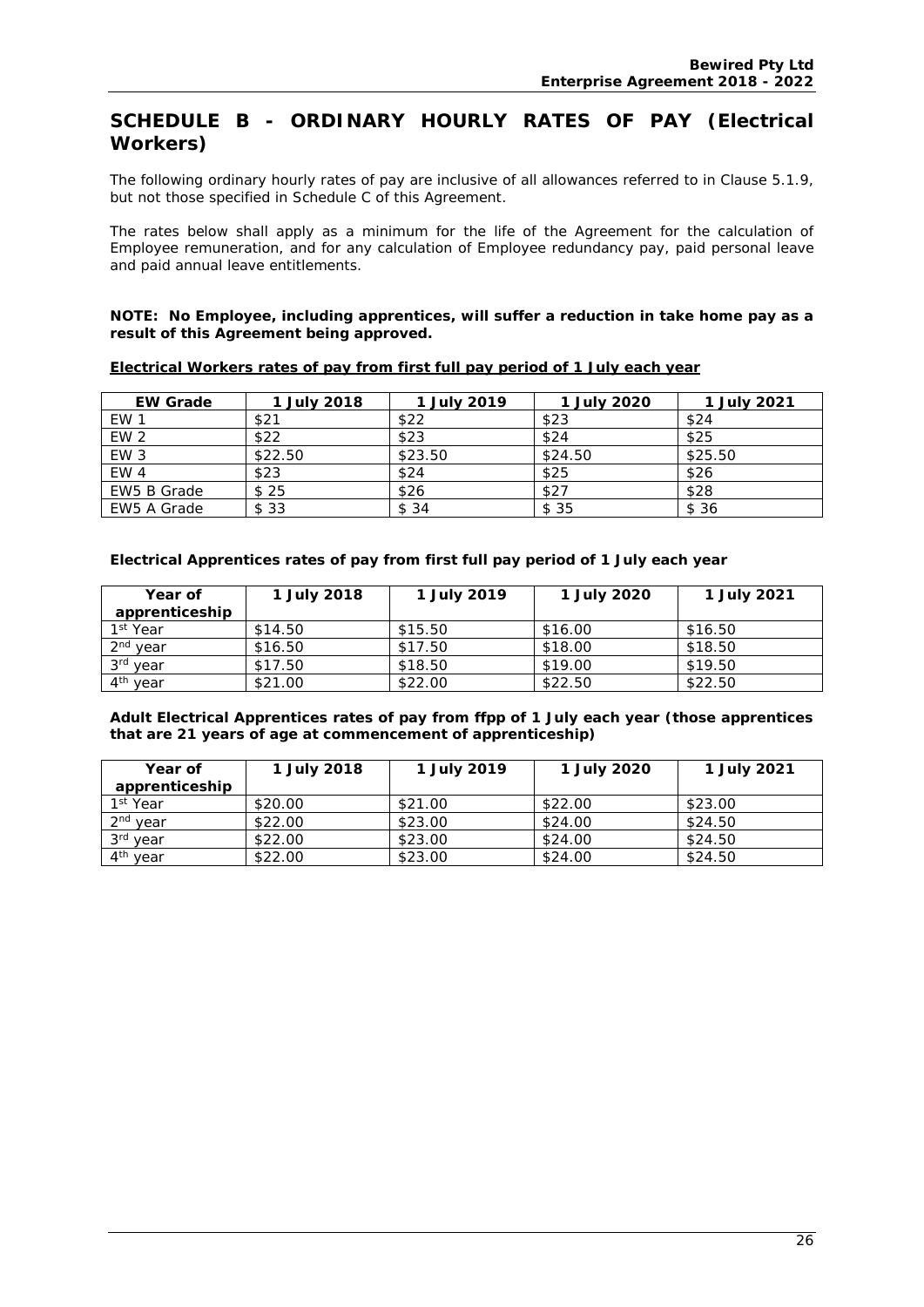### **SCHEDULE C – SPECIAL ALLOWANCES**

The allowance rates below will vary annually in accordance with Clause 5.1.4 of this Agreement.

|               | SPECIAL (FLAT RATE) ALLOWANCES                   |        |
|---------------|--------------------------------------------------|--------|
| <b>Clause</b> |                                                  | \$     |
| 5.3           | <b>Fares Allowance</b>                           | 18.80  |
| 5.3.5         | <b>Motor Vehicle Per Kilometre Allowance</b>     | 0.78   |
| 5.5           | <b>Leading Hands Allowance Per Week</b>          |        |
|               | In Charge Of:                                    |        |
|               | 3-10 Employees                                   | 33.68  |
|               | 11-20 Employees                                  | 47.00  |
|               | <b>More Than 20 Employees</b>                    | 63.45  |
| 5.6           | <b>Nominee Allowance Per Week</b>                | 72.06  |
| 5.7           | <b>Rate For Order Materials Per Week</b>         | 15.67  |
| 5.7           | <b>Rate For Order Materials Per Day</b>          | 3.13   |
| 5.8           | <b>Meal Allowance</b>                            | 14.87  |
| 5.9           | <b>Multi-Storey Allowance Per Hour</b>           |        |
|               | 0-15 Floors                                      | 0.54   |
|               | <b>16-30 Floors</b>                              | 0.66   |
|               | <b>31-45 Floors</b>                              | 1.01   |
|               | <b>46-60 Floors</b>                              | 1.28   |
|               | <b>More Than 60 Floors</b>                       | 1.63   |
| 5.10          | <b>Towers Allowance Per Hour</b>                 | 0.66   |
| 5.11          | <b>First Aid Allowance Per Week</b>              | 16.45  |
| 5.12          | <b>Compensation For Loss Of Tools</b>            | 376.00 |
| 6.5.3         | <b>On-Call or Standing By Allowance Per Week</b> | 97.62  |
| 6.5.3         | <b>On-Call or Standing By Allowance Per Day</b>  | 13.95  |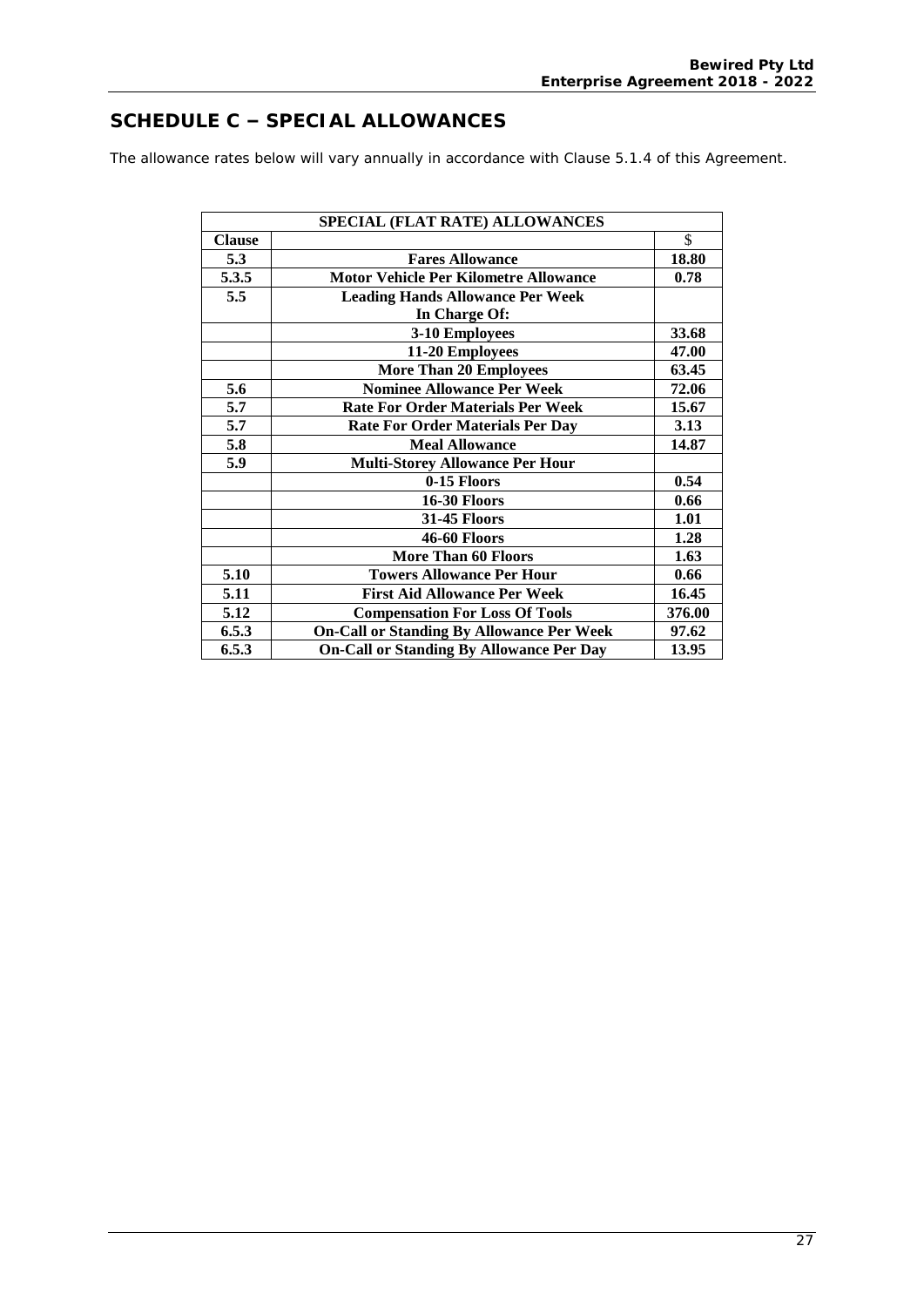### **SCHEDULE D - ORDINARY HOURLY RATES OF PAY (Clerical)**

The following ordinary hourly rates of pay apply to Clerical employees.

The rates below shall apply as a minimum for the life of the Agreement for the calculation of Employee remuneration, and for any calculation of Employee redundancy pay, paid personal leave and paid annual leave entitlements.

#### **2018 Adult Rates**

| <b>Clerical Classification</b> | <b>Hourly Rate</b> |
|--------------------------------|--------------------|
| Level 1                        |                    |
| Year 1                         | 21.00              |
| Year 2                         | 22.00              |
| Year <sub>3</sub>              | 23.00              |
| Level <sub>2</sub>             |                    |
| Year 1                         | 23.50              |
| Year 2                         | 24.00              |
|                                |                    |
| Level 3                        | 25.00              |
|                                |                    |
| Level 4 (Grade 4/Grade 5)      | 26.00              |

#### **2019 Adult Rates**

| <b>Clerical Classification</b> | <b>Hourly Rate</b><br>S |
|--------------------------------|-------------------------|
| Level 1                        |                         |
| Year 1                         | 22.00                   |
| Year 2                         | 23.00                   |
| Year <sub>3</sub>              | 24.00                   |
| Level 2                        |                         |
| Year 1                         | 24.50                   |
| Year 2                         | 25.00                   |
|                                |                         |
| Level 3                        | 26.00                   |
|                                |                         |
| Level 4 (Grade 4/Grade 5)      | 27.00                   |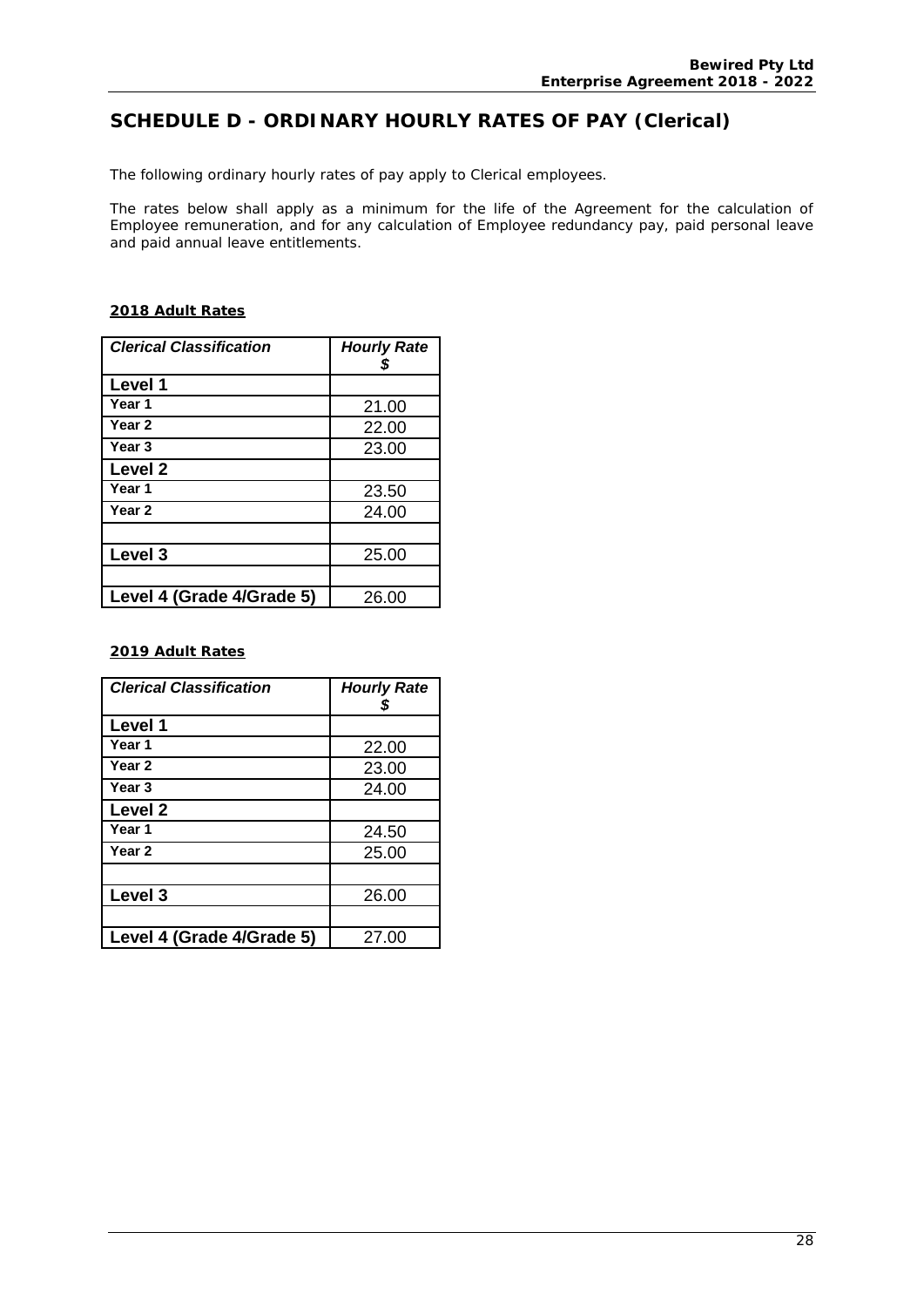#### **2020 Adult Rates**

| Clerical Classification   | <b>Hourly Rate</b> |
|---------------------------|--------------------|
| <b>Level 1</b>            |                    |
| Year 1                    | 23.00              |
| Year 2                    | 24.00              |
| Year <sub>3</sub>         | 25.00              |
| Level 2                   |                    |
| Year 1                    | 25.50              |
| Year 2                    | 26.00              |
|                           |                    |
| Level 3                   | 26.50              |
|                           |                    |
| Level 4 (Grade 4/Grade 5) | 27.50              |

**2021 Adult Rates** 

| <b>Clerical Classification</b> | <b>Hourly Rate</b> |
|--------------------------------|--------------------|
| Level 1                        |                    |
| Year 1                         | 23.50              |
| Year 2                         | 24.50              |
| Year <sub>3</sub>              | 25.50              |
| Level 2                        |                    |
| Year 1                         | 26.00              |
| Year 2                         | 26.50              |
|                                |                    |
| Level 3                        | 27.00              |
|                                |                    |
| Level 4 (Grade 4/Grade 5)      | 28.00              |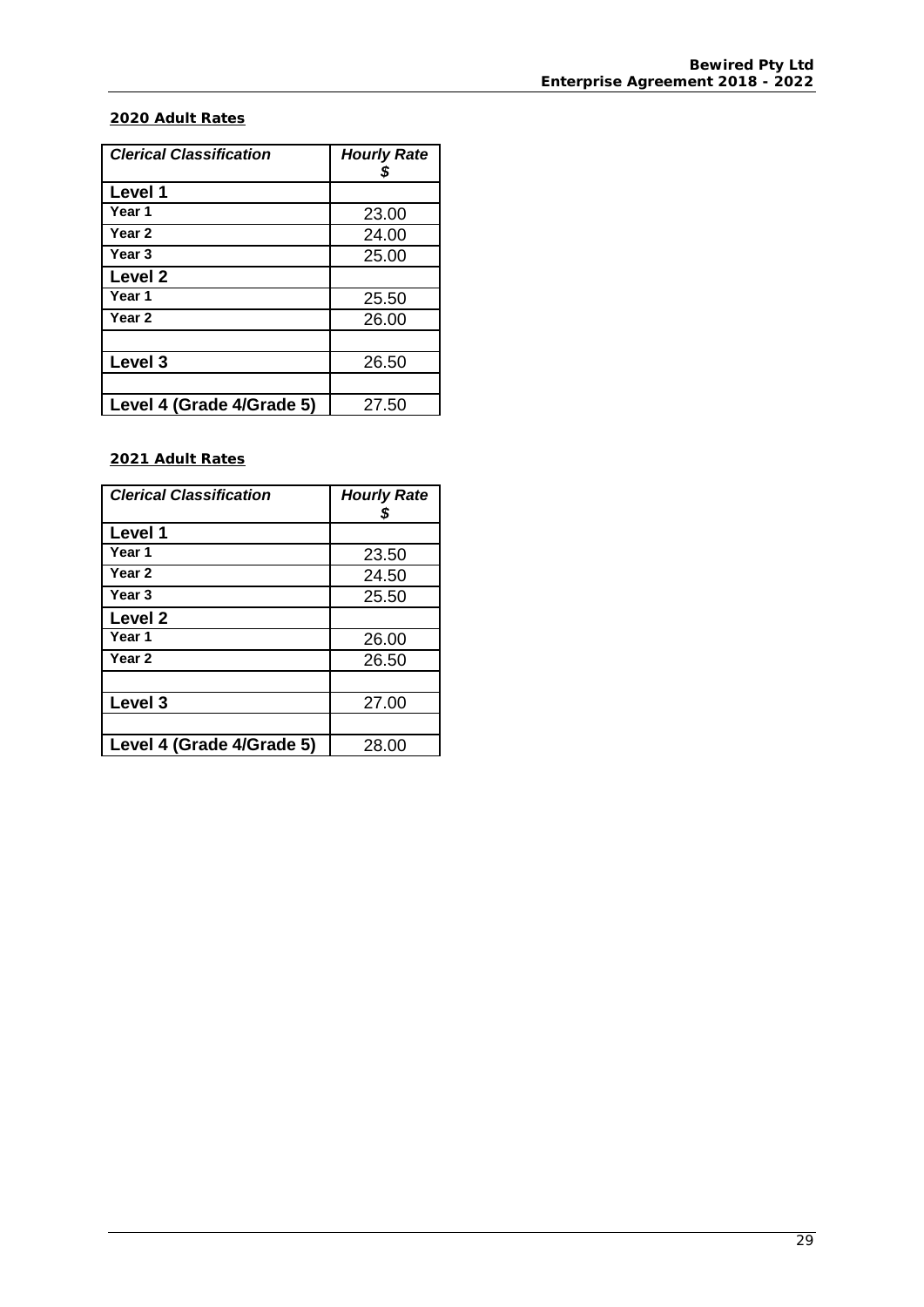IN **THE** FAIR WORK COMMISSION

FWC Matter No.: AG2018/5412

Applicant: Bewired Pty Ltd

Section 185 - Application for approval of a single enterprise agreement

## **Undertaking- Section 190**

I, Brad Ericson, Managing Director for Bewired Pty Ltd give the following undertakings with respect to the Bewired Pty Ltd Enterprise Agreement 2018 - 2022 ("the Agreement"):

- 1. I have the authority given to me by Bewired Pty Ltd to provide this undertaking in relation to the application before the Fair Work Commission.
- 2. Casual and part time clerical employees will be rostered for a minimum of three consecutive hours on any shift.
- 3. Where employees start and/or finish work on site, as opposed to the Company's registered office or depot, a travel time allowance of \$5.98 per day shall be paid. Apprentices shall receive a proportion of this allowance per day as outlined below. This allowance shall increase as per the requirements of clause 5.1 .4 of the Agreement.

|                      | Junior apprentices | Adult apprentices |
|----------------------|--------------------|-------------------|
| 1 <sup>st</sup> year | \$3.29             | \$4.78            |
| $2nd$ year           | \$3.89             | \$5.20            |
| 3rd year             | \$4.19             | \$5.20            |
| 4 <sup>th</sup> year | \$4.90             | \$5.20            |

- 4. Where an employee works on an afternoon or night shift which does not continue for at least five successive afternoon or nights, the employee shall be paid for such shift at time and a half for the first two hours thereof and double time thereafter.
- 5. For all time worked in excess of or outside the ordinary working hours prescribed by the Agreement, a continuous shift worker shall be paid at the rate of double time.
- 6. In the event the Company directs employees to undertake training outside of the ordinary hours prescribed in the Agreement, overtime rates as per clause 6.3.5 are to apply.
- 7. A casual employee who has been engaged by the Company on a regular basis for a period of six months thereafter has the right to elect to have their contract of employment converted to full-time or part-time employment if the employment is to continue beyond the conversion process. If an employee elects to convert their contract of employment to full time or part time employment, the Company must respond to this request within four weeks and must not unreasonably refuse such request.